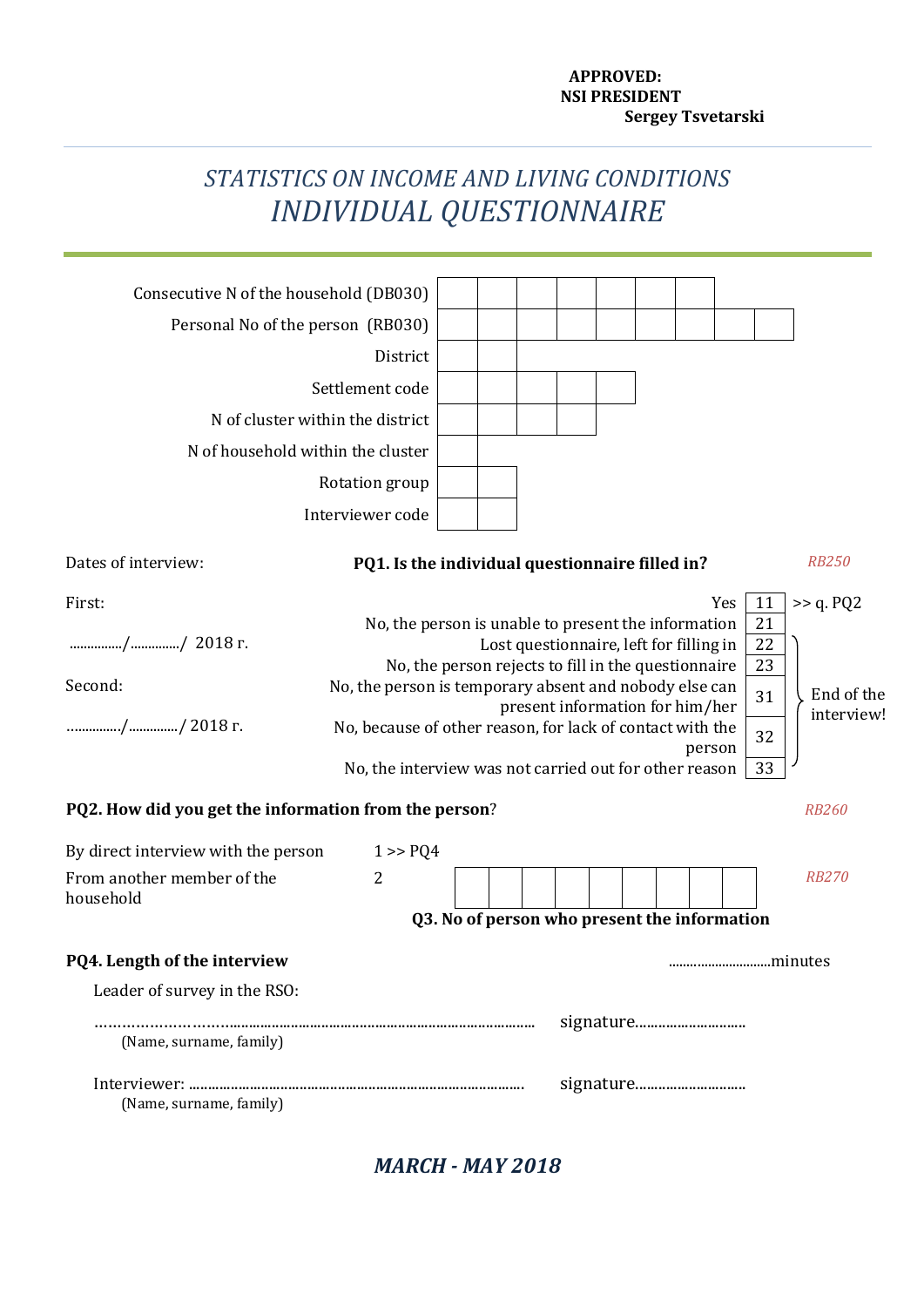#### **ACTIVITY STATUS**

#### **P1. During the last week, did you do any paid work (in cash or in kind) for at least one hour?**  *PL035*

Answer "Yes" is filled in also for persons who have a paid job (or business) from which they are temporary absent (due to illness, maternity leave, bad weather or other reason) and to which they will return after some time.

| Yes                                                                       |    |            |       |
|---------------------------------------------------------------------------|----|------------|-------|
| N <sub>0</sub>                                                            | っ  |            |       |
| P2. Considering your everyday activities, do consider yourself mainly as? |    |            | PL031 |
| Employee working full-time                                                |    | $>>q$ . P8 |       |
| Employee working part-time                                                | 2  | $>>q$ . P8 |       |
| Self-employed working full-time, incl. family worker                      | 3  | >>q. P8    |       |
| Self-employed working part-time, incl. family worker                      | 4  | $>>q$ . P8 |       |
| Unemployed                                                                | 5  |            |       |
| Pupil, student, further training, unpaid work experience                  | 6  |            |       |
| Retire or given up business                                               | 7  |            |       |
| Incapable to work due to disability                                       | 8  |            |       |
| Fulfilling domestic tasks                                                 | 9  |            |       |
| Other inactive person                                                     | 10 |            |       |

#### **P3. Did you do anything to find a job during last 4 weeks?** *PL020*

## No  $\boxed{2}$  >>q. P5 **P4. For each of the listed alternatives answer "Yes" or "No" depending on**

| T THE CALIFY THE HOLER MILLIMENTS MISHEL TEST OF THE MEDERING ON                    |     |                |
|-------------------------------------------------------------------------------------|-----|----------------|
| whether you have used it during the last 4 weeks:                                   | Yes | N <sub>0</sub> |
| P4.1. Contacted a public or private employment agency                               |     |                |
| P4.2. Applied directly to employers                                                 |     |                |
| P4.3. Asked friends, relatives, unions, etc.                                        |     | $\mathcal{D}$  |
| P4.4. Through advertisements in newspapers, journals or Internet                    |     |                |
| P4.5. Looked for land, premises or equipment necessary to start own business        |     | 2              |
| P4.6. Applied for permit, patent, license, or credit in order to start own business |     |                |
| P4.7. Other                                                                         |     |                |
|                                                                                     |     |                |

Interviewer! After answering this question go to q. P6

#### **P5. Which is the MAIN reason you are not looking for a job?**

| Already found a job and will start in the forthcoming months   |    |
|----------------------------------------------------------------|----|
| Expecting to start a job after forced unpaid leave             | 2  |
| Expecting a proposal for a job from a public employment agency | 3  |
| Expecting a result from a competition for a job                | 4  |
| Expecting the active season to start                           | 5  |
| Illness/disability                                             | 6  |
| <b>Family obligations</b>                                      |    |
| Student (incl. qualification courses)                          | 8  |
| Pensioner                                                      | 9  |
| Do not believe that I will find a job                          | 10 |
| Expecting proposal for a job from abroad                       |    |

## **P6. In case you find a suitable job (or were able to start own business),**

#### **would you be able to start work immediately, within 2 weeks?** *PL025*

| Yes |  |
|-----|--|
| No  |  |
|     |  |

Yes

**P7. Have you ever had a job?** *PL015*

| Yes |             |
|-----|-------------|
| No  | $>>B$ , P25 |

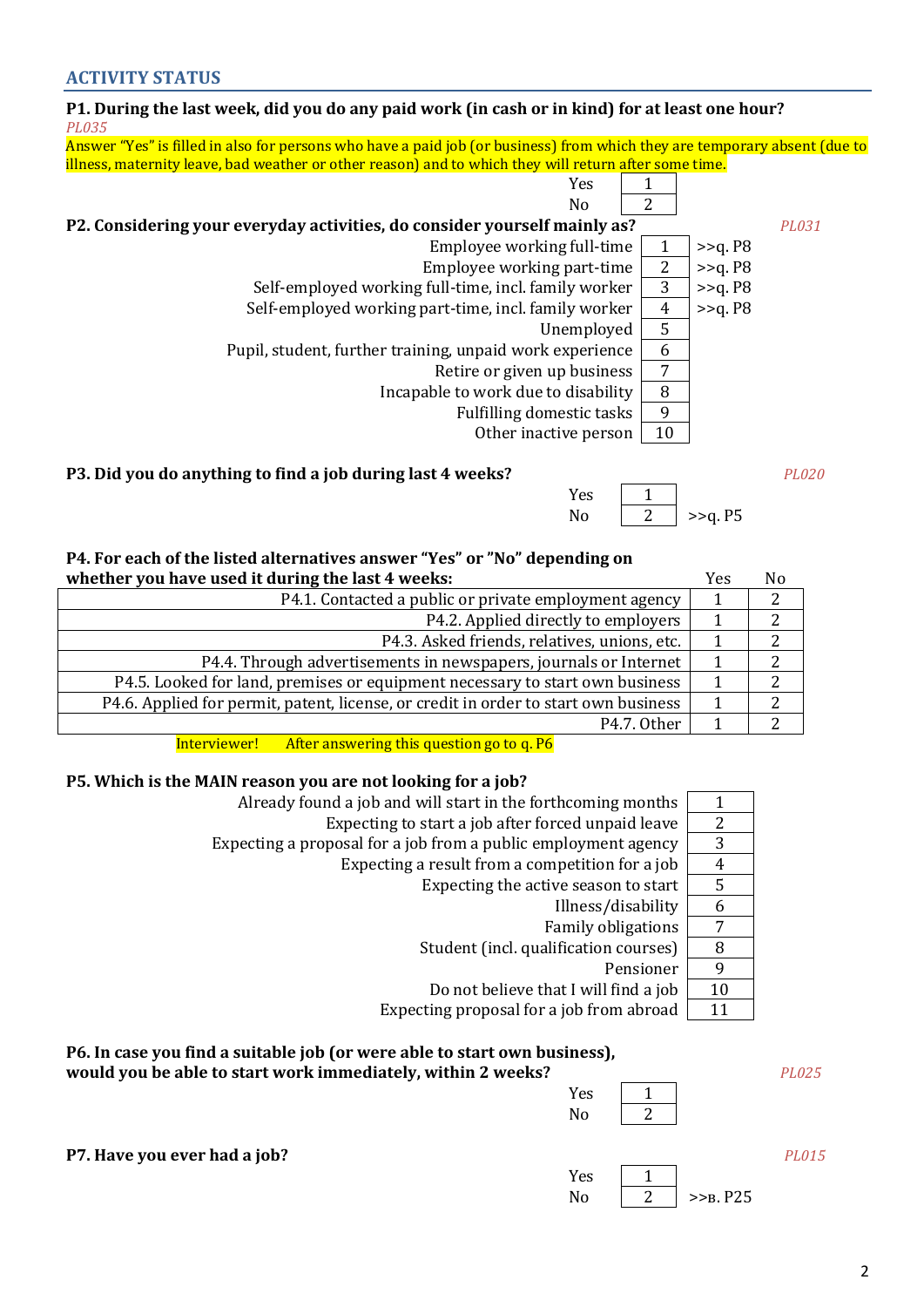**P8. What is your occupation in your job?** (ISCO-2011) *PL051* **What was your occupation in your last job?** (ISCO-2011) – The persons who do not work at this time, please indicate your occupation in your last job ....................................................................................................................................................................... **P9. Industry** (NACE - 2008) *PL111* ......................................................................................................................................................................... **Р10. Since when do you work at this job?** For persons who do not work at this moment, Month ……………………………………………………………………………… When was the last time they had a job? Year …………………… **P11. In your last job you were?** *PL040* Self-employed with employees  $|1|$  >> q. P13a Self-employed who work in his/her own business without employees, professional practice, craft, etc.  $\begin{vmatrix} 2 \\ \end{vmatrix} \rightarrow$  q. P13a Employee in a private/public enterprise, business, organization  $\begin{vmatrix} 3 \\ \end{vmatrix} \rightarrow$  q. P12 Working without pay at a household member's company, enterprise or farm  $\begin{pmatrix} 4 \\ 2 \end{pmatrix} > 9$ . P13a **P12. What kind of contract do/did you have with your employer?** *PL140* Permanent | 1 Temporary | 2 Working without written contract 3 **P13. Do/Did you have managerial functions on this job?** *PL150* (Manages/supervises work of other people, has influence on the amount of salary or promotes regardless if he/she occupies a managerial positions or not) Yes 1  $No$  2  $\overline{a}$ Р13а. Interviewer: If the respondent has indicated 1 or 2 on question P2, then go to question P14, If the respondent has indicated 3 or 4 on question P2, then go to question P15, Otherwise go to question Р23. **Р14. How much are you paid for this job?** *PY200* (including payments for overtime)  $\bullet$  Only persons who are employed at the time of the interview – answer 1 or 2 on q.P2 14.1.1. Net income …………………………… BGN 14.1.2. Indicate the source of income: Salary Cash benefit related to temporary incapacity to work  $\vert$  2 Cash benefit for pregnancy and childbirth  $\vert$  3 14.1.3. Do you pay tax? 14.1.5. What is the income you  $Yes \mid 1 \mid$  are socially secured on? BGN No 2 minimum insurance income 1 14.1.4. Do you pay social security contributions? 14.1.6. At whose expense are the social security contributions? Yes, both for pension and healthcare 1 Personal and employer's 1 Yes, for pension only 2 Personal only 2 Yes, for healthcare only  $\begin{array}{c|c} 3 & \text{Emplover's only} \end{array}$ I do not pay social security contributions  $4 \mid \gg q$ . P15 Does not know  $4 \mid 4$ 

Does not know  $\vert 5 \vert >>$  q. P15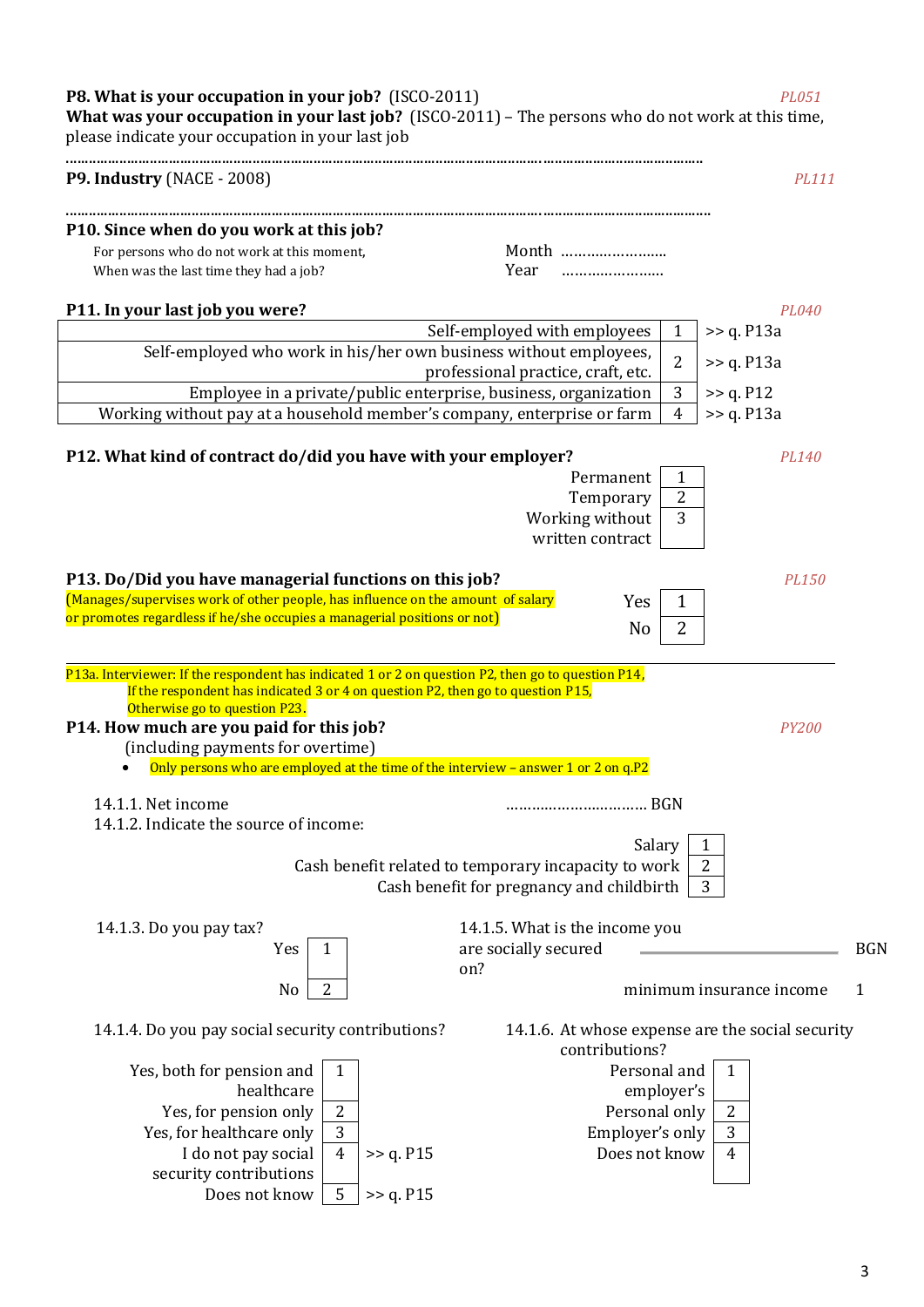## **Р15. What is the size (number of employees) of the company,** *PL130*

## **Enterprise, organization, etc. you are working for?**

| (In case there are branches, indicate the size of the | Exact number of 1 to 10     |    |
|-------------------------------------------------------|-----------------------------|----|
| unit where you are working!)                          | $11 - 19$                   |    |
|                                                       | $20 - 49$                   |    |
|                                                       | 50 and more                 |    |
|                                                       | Don't know but less than 11 | 14 |
|                                                       | Don't know but more than 10 | 15 |
|                                                       |                             |    |

#### **Р16. How many hours per week do you usually work in your job?** *PL060* (For employed include also overtime) Hours …………………..

**P17. Have you changed your activity status during the last 12 months?** *PL160* (change of contract with the same employer or change of employer)

## **P17a. Please indicate the month and the year when the most recent change took place!**

Month …………………….

Year ……………………

## **P18. What was the MAIN reason for you to change your previous job?** *PL170*

| To take up better job                                                                                 |   |
|-------------------------------------------------------------------------------------------------------|---|
| Termination of temporary/seasonal job                                                                 | 2 |
| Obliged to stop by the employer (bankruptcy, reduction of staff, early retirement, dismissal, other)  |   |
| Sale or enclosure of own/family business                                                              |   |
| Child care and care for other household member                                                        |   |
| Marriage or moving to another area because of change in the job, including that of the spouse/partner |   |
| Other reason (What?)                                                                                  |   |

## **P19. Do you have more than one (second, third, etc.) job at the moment?**

| Yes            |              |                                   |
|----------------|--------------|-----------------------------------|
| N <sub>0</sub> |              |                                   |
|                |              | PL100                             |
|                |              |                                   |
|                | <b>Hours</b> | 2   $>q$ . P21<br>--------------- |

## **P21. Interviewer!** In case the hours shown in q. P16 and q. P20 are less than 30 – mark 1, in all other cases – mark 2

| Usual weekly working time less than 30 hours<br>2<br>Usual weekly working time 30 hours and more | >> q. P23 |              |
|--------------------------------------------------------------------------------------------------|-----------|--------------|
| P22. What is the MAIN reason to work less than 30 hours per week?                                |           | PL120        |
| <b>Education or training</b>                                                                     | 1         |              |
| Personal illness or disability                                                                   | 2         |              |
| Want to work more hours but cannot find a job(s) or work more hours                              | 3         |              |
| Do not want to work more hours                                                                   | 4         |              |
| Number of hours in all $job(s)$ is considered as full-time                                       | 5         |              |
| Family reasons (child care or care for another household member)                                 | 6         |              |
| Other reason                                                                                     |           |              |
| P23. At what age did you start your first job?                                                   |           | PL190        |
| age (aged)<br>.                                                                                  |           |              |
| P24. How many years have you worked in total?                                                    |           | <b>PL200</b> |
|                                                                                                  |           |              |

| Yes | $>>q$ . P17a |
|-----|--------------|
| N٥  | >> a. P19    |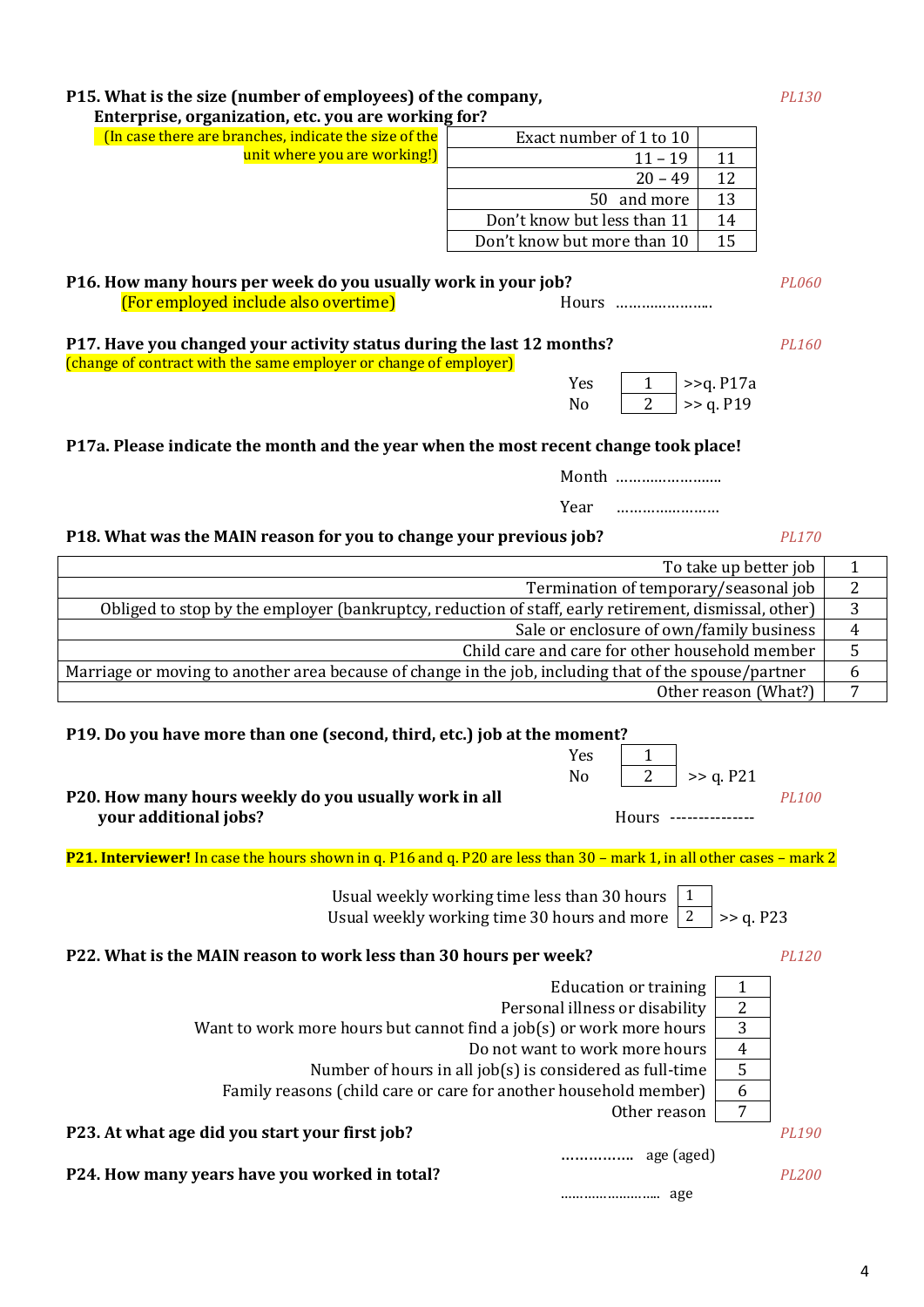#### **P25. Please remember what was your main activity during each month**

Interviewer! Code 9 is indicated for mothers who receive maternity allowance from their last job –340 BGN or benefit for bringing up a child younger than 1 year (100 BGN)

| Month             | Full-<br>time | Employed<br>Part-<br>time | Full-<br>time  | Self-employed<br>Part-<br>time | Unemp<br>loyed | Stude<br>nt | Pension<br>er  | Perma<br>nently<br>disable<br>d | Paid<br>maternity<br>leave | Domes<br>tic<br>tasks | Other<br>inactive<br>person |
|-------------------|---------------|---------------------------|----------------|--------------------------------|----------------|-------------|----------------|---------------------------------|----------------------------|-----------------------|-----------------------------|
| January 2017      | $\mathbf{1}$  | 2                         | 3              | $\overline{4}$                 | 5              | 6           | $\overline{7}$ | 8                               | 9                          | 10                    | 11                          |
| February<br>2017  | $\mathbf{1}$  | $\overline{2}$            | 3              | $\overline{4}$                 | 5              | 6           | 7              | 8                               | 9                          | 10                    | 11                          |
| March 2017        | $\mathbf{1}$  | $\overline{2}$            | 3              | $\overline{4}$                 | 5              | 6           | 7              | 8                               | 9                          | 10                    | 11                          |
| April 2017        | $\mathbf{1}$  | $\overline{2}$            | 3              | $\overline{4}$                 | 5              | 6           | 7              | 8                               | 9                          | 10                    | 11                          |
| May 2017          | $\mathbf{1}$  | $\overline{2}$            | 3              | $\overline{4}$                 | 5              | 6           | 7              | 8                               | 9                          | 10                    | 11                          |
| June 2017         | $\mathbf{1}$  | $\overline{2}$            | 3              | $\overline{4}$                 | 5              | 6           | $\overline{7}$ | 8                               | 9                          | 10                    | 11                          |
| <b>July 2017</b>  | $\mathbf{1}$  | $\overline{2}$            | 3              | 4                              | 5              | 6           | 7              | 8                               | 9                          | 10                    | 11                          |
| August 2017       | $\mathbf{1}$  | $\overline{2}$            | $\overline{3}$ | $\overline{4}$                 | 5              | 6           | $\overline{7}$ | 8                               | 9                          | 10                    | 11                          |
| September<br>2017 | 1             | $\overline{2}$            | 3              | 4                              | 5              | 6           | 7              | 8                               | 9                          | 10                    | 11                          |
| October 2017      | $\mathbf{1}$  | 2                         | 3              | $\overline{4}$                 | 5              | 6           | $\overline{7}$ | 8                               | 9                          | 10                    | 11                          |
| November<br>2017  | 1             | $\overline{2}$            | 3              | 4                              | 5              | 6           | 7              | 8                               | 9                          | 10                    | 11                          |
| December<br>2017  | $\mathbf{1}$  | $\overline{2}$            | 3              | 4                              | 5              | 6           | 7              | 8                               | 9                          | 10                    | 11                          |
| January 2018      | $\mathbf{1}$  | $\overline{2}$            | 3              | $\overline{4}$                 | 5              | 6           | $\overline{7}$ | 8                               | 9                          | 10                    | 11                          |
| February<br>2018  | $\mathbf{1}$  | $\overline{2}$            | 3              | 4                              | 5              | 6           | 7              | 8                               | 9                          | 10                    | 11                          |
| March 2018        | $\mathbf{1}$  | $\overline{2}$            | 3              | $\overline{4}$                 | 5              | 6           | 7              | 8                               | 9                          | 10                    | 11                          |
| April 2018        | $\mathbf{1}$  | $\overline{2}$            | 3              | $\overline{4}$                 | 5              | 6           | 7              | 8                               | 9                          | 10                    | 11                          |
| May 2018          | $\mathbf{1}$  | $\overline{2}$            | 3              | 4                              | 5              | 6           | 7              | 8                               | 9                          | 10                    | 11                          |

#### **P26. Have you changed your activity status during last 12 months?**

| .   |           |
|-----|-----------|
| Yes |           |
| N٥  | >> q. P28 |

#### **P27. What is the most recent change in your activity status?** *PL180*

Employed >> Unemployed | 1 | Pensioner >> Employed | 7 Employed >> Pensioner  $\begin{array}{|c|c|c|c|c|}\n\hline\n2&\text{Pensioner} > \text{Unemployed} & \hline\n8&\text{Pensioner} & \hline\n\end{array}$ 

| Unemployed >> Employed                    |  |
|-------------------------------------------|--|
| Unemployed $\geq$ Pensioner   5           |  |
| employed $\gt$ Other inactive $\parallel$ |  |

Unemployed >> Other inactive  $\boxed{6}$  Other inactive >> Pensi

# Employed >> Other inactive  $\boxed{3}$  Pensioner >> Other inactive  $\boxed{9}$

Other inactive  $\geq$  Employent Other inactive >> Unempl

| loyed | 10  |  |
|-------|-----|--|
| loyed | -11 |  |
| ioner | -12 |  |

#### **INCOME OF EMPLOYEES FOR 2017**

**P28. In 2017 did you receive any income from salary, wages or other source as an employee of a public or a private employer?**

| (no matter your job was permanent, temporary or random or you worked with no written contract) |                |     |             |
|------------------------------------------------------------------------------------------------|----------------|-----|-------------|
|                                                                                                | Yes            |     |             |
|                                                                                                | N <sub>0</sub> |     | $>>$ q. P43 |
| P29. How many employers did you have during 2017?                                              |                |     |             |
|                                                                                                |                | 0ne |             |
|                                                                                                | Two or more    |     |             |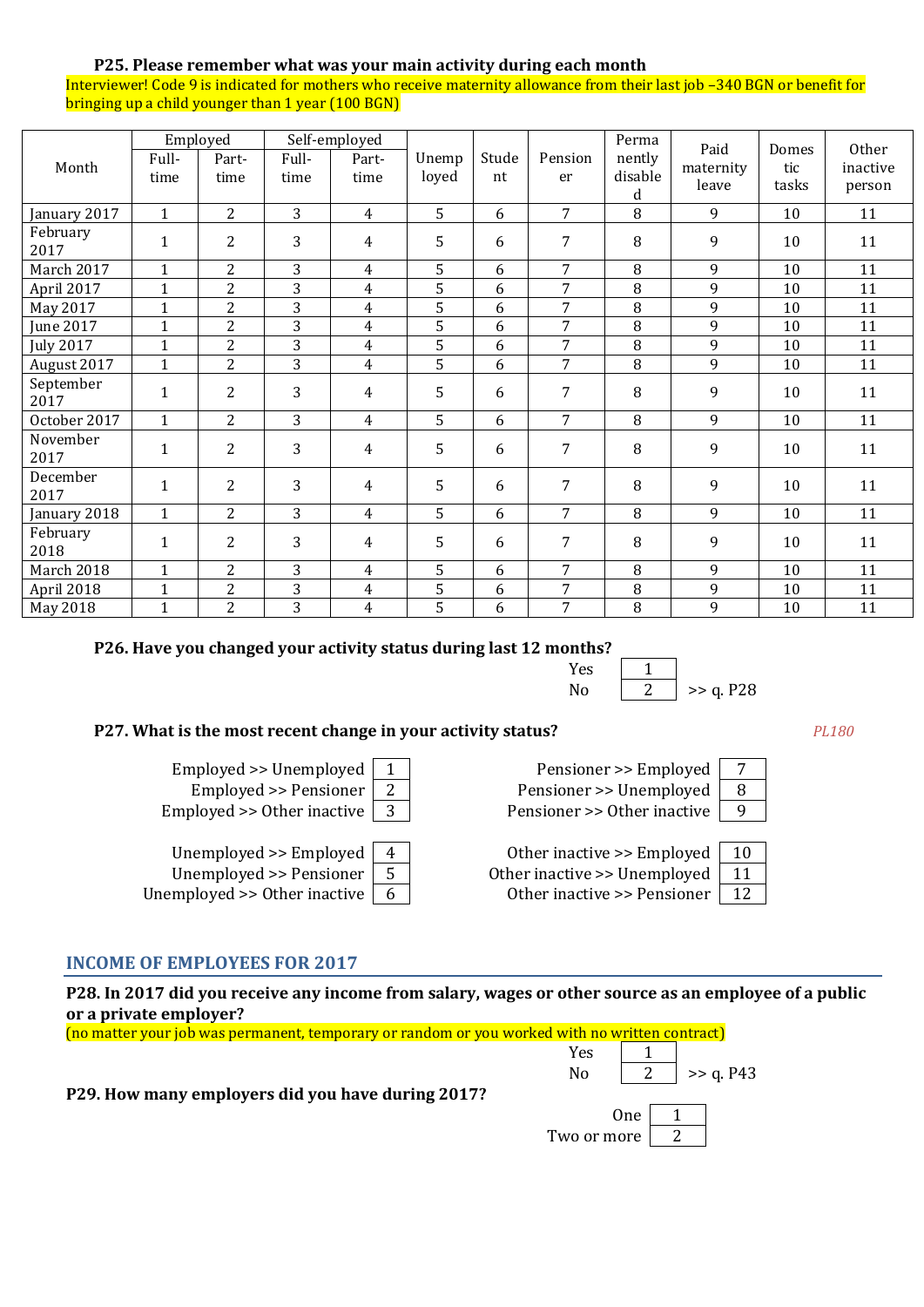| What kind of contract did you have with any of them?<br>(indicate each true answer!)                                        | P30. Please remember all the employers you have worked for during 2017.                         |              |
|-----------------------------------------------------------------------------------------------------------------------------|-------------------------------------------------------------------------------------------------|--------------|
|                                                                                                                             | >> q. P31<br>Labour agreement<br>$\mathbf{1}$                                                   |              |
|                                                                                                                             | $\overline{2}$<br>Official contract<br>>> q. P31                                                |              |
|                                                                                                                             | 3<br>>>q. P43.1<br>Civil contract/for a fee                                                     |              |
|                                                                                                                             | $\overline{4}$<br>>> q. P43.2<br>Contract for management and control                            |              |
|                                                                                                                             | No written contract<br>5<br>>> q. P43.3                                                         |              |
| jobs?                                                                                                                       | P31. Do you know the annual amount you have received as an income for 2017 for each one of your |              |
|                                                                                                                             | Yes<br>>> q. P32<br>1                                                                           |              |
|                                                                                                                             | $\overline{2}$<br>N <sub>o</sub><br>>> q. P33                                                   |              |
| First job on labour/official agreement                                                                                      | P32. If you know, please indicate separately the total amount you receive for each job!         | <b>PY010</b> |
| 32.1.1. Net income                                                                                                          |                                                                                                 |              |
| 32.1.2. Did you pay tax income?                                                                                             |                                                                                                 | <b>HY140</b> |
|                                                                                                                             | Yes<br>1                                                                                        |              |
|                                                                                                                             | $\overline{2}$<br>N <sub>o</sub>                                                                |              |
| 32.1.3. Did you pay social security contributions?                                                                          |                                                                                                 |              |
|                                                                                                                             | Yes, both for pension and<br>1<br>health care                                                   |              |
|                                                                                                                             | Yes, for pension only<br>$\overline{2}$                                                         |              |
|                                                                                                                             | Yes, for health care only<br>$\mathbf{3}$                                                       |              |
|                                                                                                                             | I do not pay social<br>$\overline{4}$<br>$\gg$ q. P32.2.1 or                                    |              |
|                                                                                                                             | security contributions<br>q. P34                                                                |              |
|                                                                                                                             | 5<br>Does not know                                                                              |              |
| 32.1.4. What is the income you were socially secured on?<br>32.1.5. At whose expense are the social security contributions? | annual amount<br>.                                                                              |              |
|                                                                                                                             | Personal and employer's<br>$\mathbf{1}$                                                         |              |
|                                                                                                                             | Personal only<br>$\boldsymbol{2}$                                                               |              |
|                                                                                                                             | $\mathbf{3}$<br>Employer's only                                                                 |              |
| Second job on labour/official agreement                                                                                     | Does not know<br>4                                                                              |              |
|                                                                                                                             |                                                                                                 |              |
| 32.2.1. Net income                                                                                                          | annual amount<br>.                                                                              | <b>PY010</b> |
| 32.2.2. Did you pay tax income?                                                                                             |                                                                                                 | HY140        |
|                                                                                                                             | Yes<br>1                                                                                        |              |
| 32.2.3. Did you pay social security contributions?                                                                          | $\overline{2}$<br>No                                                                            |              |
|                                                                                                                             | Yes, both for pension and<br>1                                                                  |              |
|                                                                                                                             | health care                                                                                     |              |
|                                                                                                                             | $\boldsymbol{2}$<br>Yes, for pension only                                                       |              |
|                                                                                                                             | 3<br>Yes, for health care only                                                                  |              |
|                                                                                                                             | I do not pay social<br>$\overline{4}$                                                           |              |
|                                                                                                                             | security contributions<br>>> q. P34<br>5<br>Does not know                                       |              |
| 32.2.4. What is the income you were socially secured on?                                                                    | annual amount<br>.                                                                              |              |
| 32.2.5. At whose expense are the social security contributions?                                                             |                                                                                                 |              |
|                                                                                                                             | Personal and employer's<br>1                                                                    |              |
|                                                                                                                             | Personal only<br>2                                                                              |              |
|                                                                                                                             | 3<br>Employer's only                                                                            |              |
|                                                                                                                             | Does not know<br>$\overline{4}$                                                                 |              |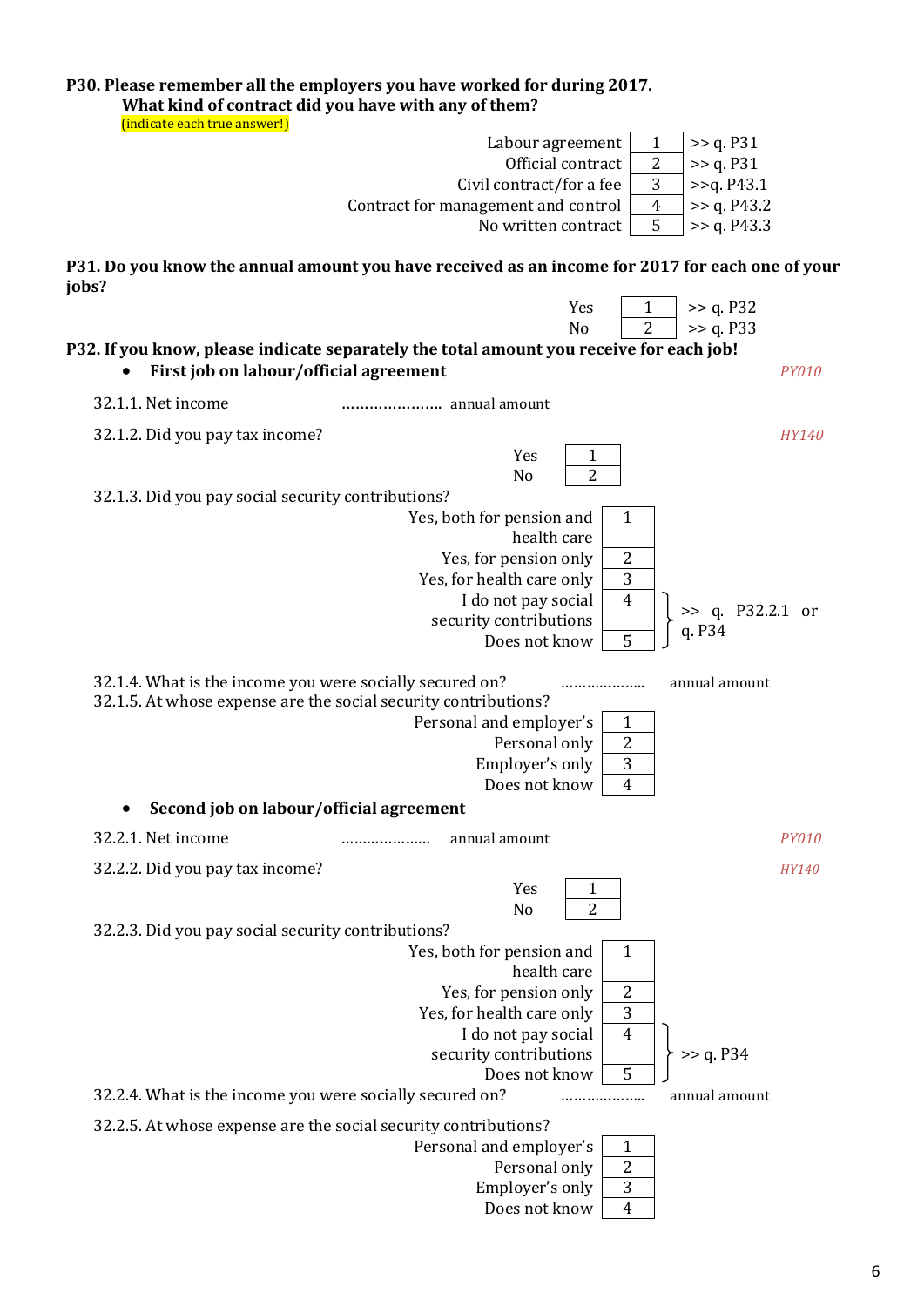**P33. If you cannot indicate the annual amount received from salary during 2017 could you please indicate the monthly income you were receiving for each one of your jobs?**

| First job on labour/official agreement                                               |                              |
|--------------------------------------------------------------------------------------|------------------------------|
| 33.1.1. Period for which you were paid<br>33.1.2. number                             |                              |
| Weekly<br>1                                                                          |                              |
| Monthly 2                                                                            |                              |
| 33.1.3. Net income<br><b>BGN</b>                                                     | <i>PY010</i>                 |
| 33.1.4. Did you pay tax income?                                                      | HY140                        |
| Yes<br>1                                                                             |                              |
| 2<br>No                                                                              |                              |
| 33.1.5. Did you pay social security contributions?                                   |                              |
| Yes, both for pension and<br>$\mathbf{1}$                                            |                              |
| health care                                                                          |                              |
| Yes, for pension only<br>2<br>3                                                      |                              |
| Yes, for health care only<br>$\overline{4}$<br>I do not pay social                   |                              |
| security contributions                                                               | >> q. P33.2.1 or             |
| q. P34<br>5<br>Does not know                                                         |                              |
|                                                                                      |                              |
| 33.1.6. What is the income you were socially secured on?                             | <b>BGN</b>                   |
| minimum insurance income                                                             | $\mathbf{1}$                 |
| 33.1.7. At whose expense are the social security contributions?                      |                              |
| Personal and employer's<br>1                                                         |                              |
| 2<br>Personal only                                                                   |                              |
| 3<br>Employer's only                                                                 |                              |
| Does not know<br>$\overline{4}$                                                      |                              |
|                                                                                      |                              |
|                                                                                      |                              |
| Second job on labour/official agreement                                              |                              |
| 33.2.1. Period for which you were paid<br>33.2.2.number                              |                              |
| Weekly<br>$\mathbf{1}$                                                               |                              |
| Monthly<br>$\overline{2}$                                                            |                              |
| 33.2.3. Net income<br><b>BGN</b>                                                     | <b>PY010</b><br><b>HY140</b> |
| 33.2.4. Did you pay tax income?<br>Yes<br>1                                          |                              |
| $\overline{c}$<br>No                                                                 |                              |
| 33.2.5. Did you pay social security contributions?                                   |                              |
| Yes, both for pension and<br>$\mathbf{1}$                                            |                              |
| health care                                                                          |                              |
| $\overline{2}$<br>Yes, for pension only                                              |                              |
| $\mathbf{3}$<br>Yes, for health care only                                            |                              |
| I do not pay social<br>$\overline{4}$                                                |                              |
| security contributions<br>>> B. P34                                                  |                              |
| 5<br>Does not know                                                                   |                              |
|                                                                                      | <b>BGN</b>                   |
| 33.2.6. What is the income you were socially secured on?<br>minimum insurance income | $\mathbf{1}$                 |
|                                                                                      |                              |
| 33.2.7. At whose expense are the social security contributions?                      |                              |
| Personal and employer's<br>$\mathbf{1}$                                              |                              |
| $\overline{2}$<br>Personal only<br>Employer's only<br>$\mathbf{3}$                   |                              |

Does not know | 4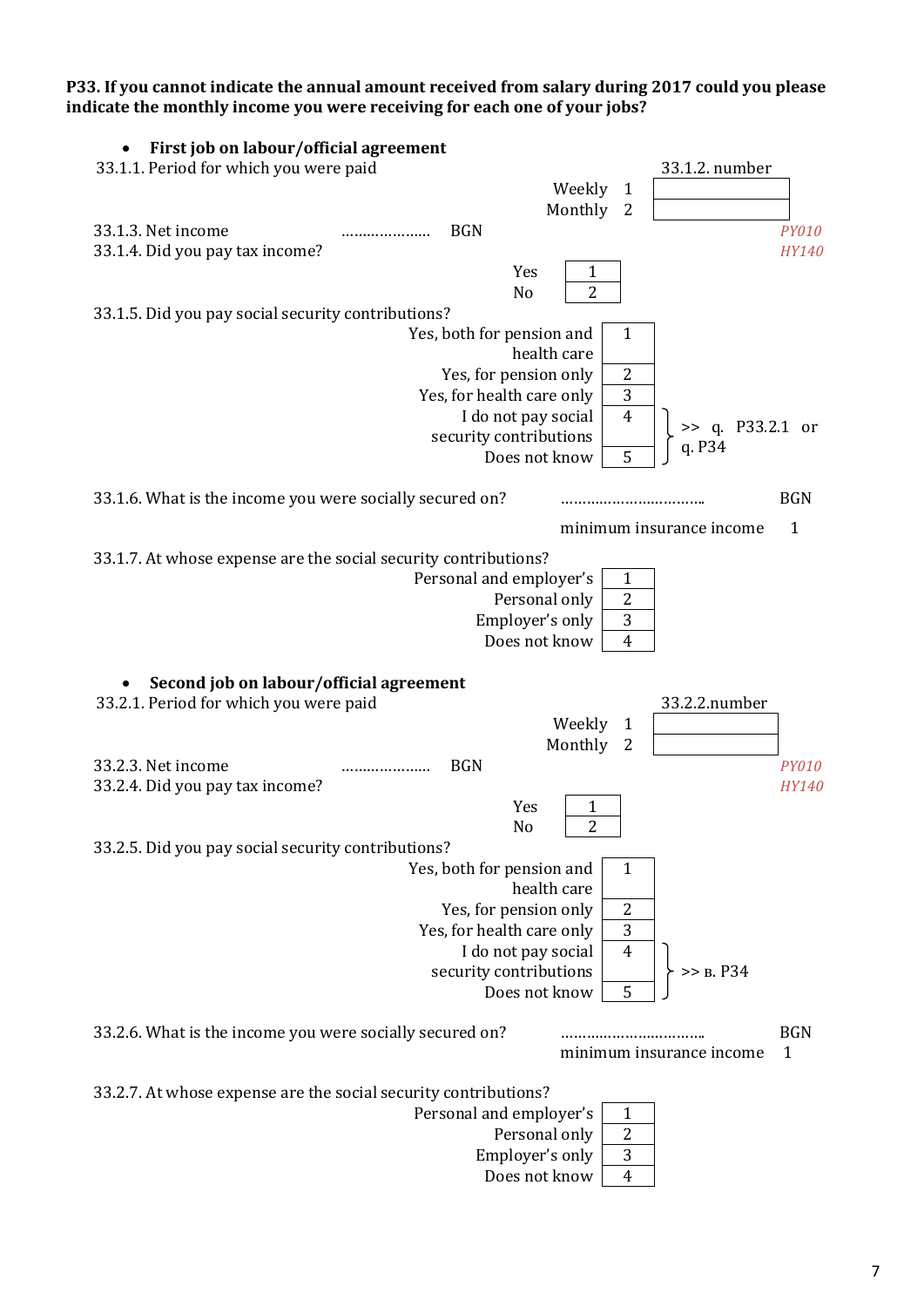#### **P34. Were you paid any of the listed additional cash payments in 2017?** *PY010*

|                                              | Yes | No | Annual amount |
|----------------------------------------------|-----|----|---------------|
| P34.1. Supplement for overtime               |     |    |               |
| P34.2. Bonuses (for Easter, Christmas, etc.) |     |    |               |
| P34.3. Stock options                         |     |    |               |
| P34.4. Dividends (share of profits)          |     |    |               |
| P34.5. Commissions                           |     |    |               |
| P34.6. Tips                                  |     |    |               |
| P34.7. Other payments                        |     |    |               |

#### **P35. Are these additional payments included in the pointed by you net amounts (q. Р32 or q. Р33)?**

Yes, they are included  $\begin{vmatrix} 1 \\ 1 \end{vmatrix}$ No, they are not 2

included

#### **Р36. Did you get from your employer free or at reduced price any of the listed goods or services in 2017:** *PY020*

|                                                                                               | Yes, free | Yes, at<br>reduced<br>price | No. | Number<br>of<br>months | Monthly<br>amount |
|-----------------------------------------------------------------------------------------------|-----------|-----------------------------|-----|------------------------|-------------------|
| P36.1. Vouchers for foodstuffs and other goods and services                                   |           |                             | 3   |                        |                   |
| P36.2. Luncheon vouchers                                                                      |           |                             | 3   |                        |                   |
| P36.3. Telephone (including mobile)                                                           |           |                             | 3   |                        |                   |
| P36.4. Service transport or season transport ticket                                           |           |                             | 3   |                        |                   |
| P36.5. reimbursement or payment of rent benefits                                              |           |                             | 3   |                        |                   |
| P36.6. Reimbursement or payment of housing-related<br>expenses for electricity, gas and water |           |                             | 3   |                        |                   |
| P36.7. Goods and services produced/provided by the<br>employer                                |           |                             | 3   |                        |                   |
| P36.8. Other goods and services                                                               |           | າ                           | 3   |                        |                   |

Interviewer! In column "Monthly amount" the equivalent market price in BGN of the good or service is filled in. The average monthly amount of the paid by the employer costs is filled in on the corresponding line for every answer "Yes" (1 or 2).

**P37. Working as an employee in 2017 (regardless the type of the contract you had), did you have at your disposal a car (including for your personal needs) provided by the company or firm you were working for?** *PY021*

|                                                   | Yes            |                |              |                                                                                  |
|---------------------------------------------------|----------------|----------------|--------------|----------------------------------------------------------------------------------|
|                                                   | N <sub>0</sub> | $\overline{2}$ | >> q. P43    |                                                                                  |
| P38. Could you specify what kind of car you were  |                |                |              |                                                                                  |
|                                                   |                |                |              |                                                                                  |
|                                                   |                | Model          |              |                                                                                  |
| P39. How many months in total during 2017 did you |                |                |              |                                                                                  |
| P40. How many km do you make average per month?   |                |                |              |                                                                                  |
| P41. Did you have limit of expenditure on fuel?   |                |                |              |                                                                                  |
|                                                   |                |                |              |                                                                                  |
|                                                   |                |                |              |                                                                                  |
|                                                   |                |                |              |                                                                                  |
|                                                   |                |                | <b>Brand</b> | <br>Number of months<br>$Km$<br>Please indicate the average monthly limit in BGN |

**Р42. Did your employer pay insurance and/or repairs of the car?** 

| uie car? |  |
|----------|--|
| Yes      |  |
| No       |  |
|          |  |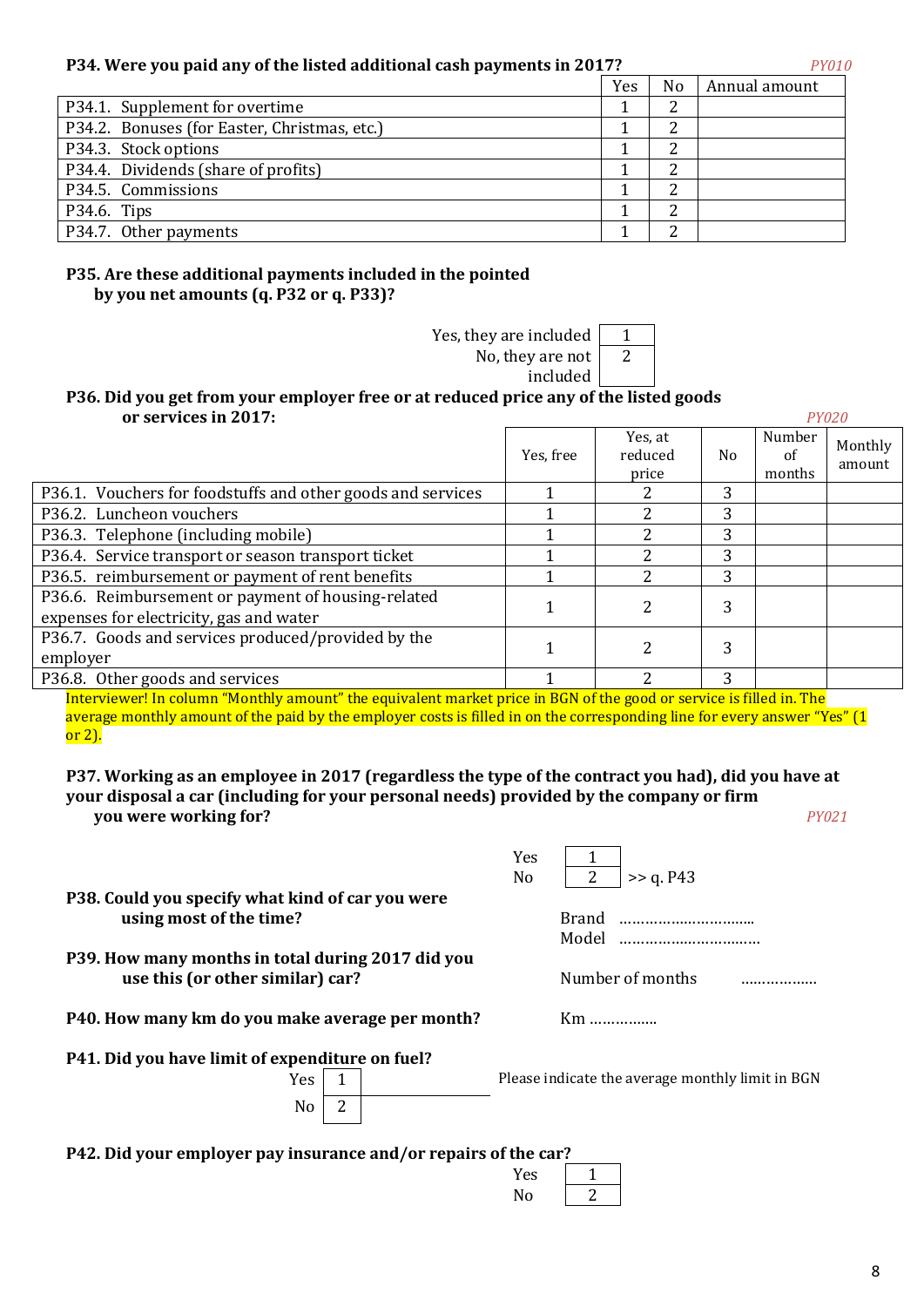| P43. During 2017 did you receive income from:<br>P43.1. Civil contract, work for fee, etc.<br>Yes                                                                                                                                                                                |               |
|----------------------------------------------------------------------------------------------------------------------------------------------------------------------------------------------------------------------------------------------------------------------------------|---------------|
| 1<br>$\overline{2}$<br>>> q. P43.2<br>N <sub>o</sub>                                                                                                                                                                                                                             |               |
|                                                                                                                                                                                                                                                                                  | <b>PY010G</b> |
| 43.1.2. Tax                                                                                                                                                                                                                                                                      | HY140         |
| 43.1.3. Social contributions<br>annual amount                                                                                                                                                                                                                                    | HY140         |
| 43.1.4. Net income                                                                                                                                                                                                                                                               | PY010N        |
| 43.1.5. Net income is obtained by:<br>Paid taxes and social<br>$\mathbf{1}$<br>contributions<br>$\overline{2}$<br>Paid taxes<br>3<br>Paid social contributions<br>Does not know<br>$\overline{4}$<br>5<br>Gross is equal to net                                                  |               |
| P43.2. Participation in management and supervisory bodies of companies/firms<br>(board of directors, etc.)<br>Yes<br>1                                                                                                                                                           |               |
| $\overline{2}$<br>>> q. P43.3<br>N <sub>o</sub><br>annual amount                                                                                                                                                                                                                 | <b>HY090G</b> |
| 43.2.2. Tax<br>annual amount                                                                                                                                                                                                                                                     | <b>HY140</b>  |
| 43.2.3. Social contributions<br>annual amount                                                                                                                                                                                                                                    | HY140         |
| 43.2.4. Net income                                                                                                                                                                                                                                                               | <b>HY090N</b> |
| 43.2.5. Net income is obtained by:<br>Paid taxes and social<br>$\mathbf{1}$<br>contributions<br>2<br>Paid taxes<br>3<br>Paid social contributions<br>Does not know<br>4<br>5<br>Gross is equal to net                                                                            |               |
| P43.3. Work as an employee with no written contract<br>Yes<br>1<br>$\overline{2}$<br>>> q. P44<br>No                                                                                                                                                                             |               |
| 43.3.1. Net income<br>annual amount                                                                                                                                                                                                                                              | <b>PY010G</b> |
| 43.3.2. Did you pay tax income?<br>Please specify the<br>Yes<br>$\mathbf{1}$<br>amount<br>>> B. P51<br>2<br>No                                                                                                                                                                   |               |
| 43.3.3. Did you pay social security contributions?<br>Yes, both for pension and health care<br>1<br>$\overline{c}$<br>Yes, for pension only<br>3<br>Yes, for health care only<br>I do not pay social security contributions<br>$\overline{4}$<br>>> q. P44<br>5<br>Does not know |               |

43.3.4. What is the income you were socially secured on? ………..……………… annual amount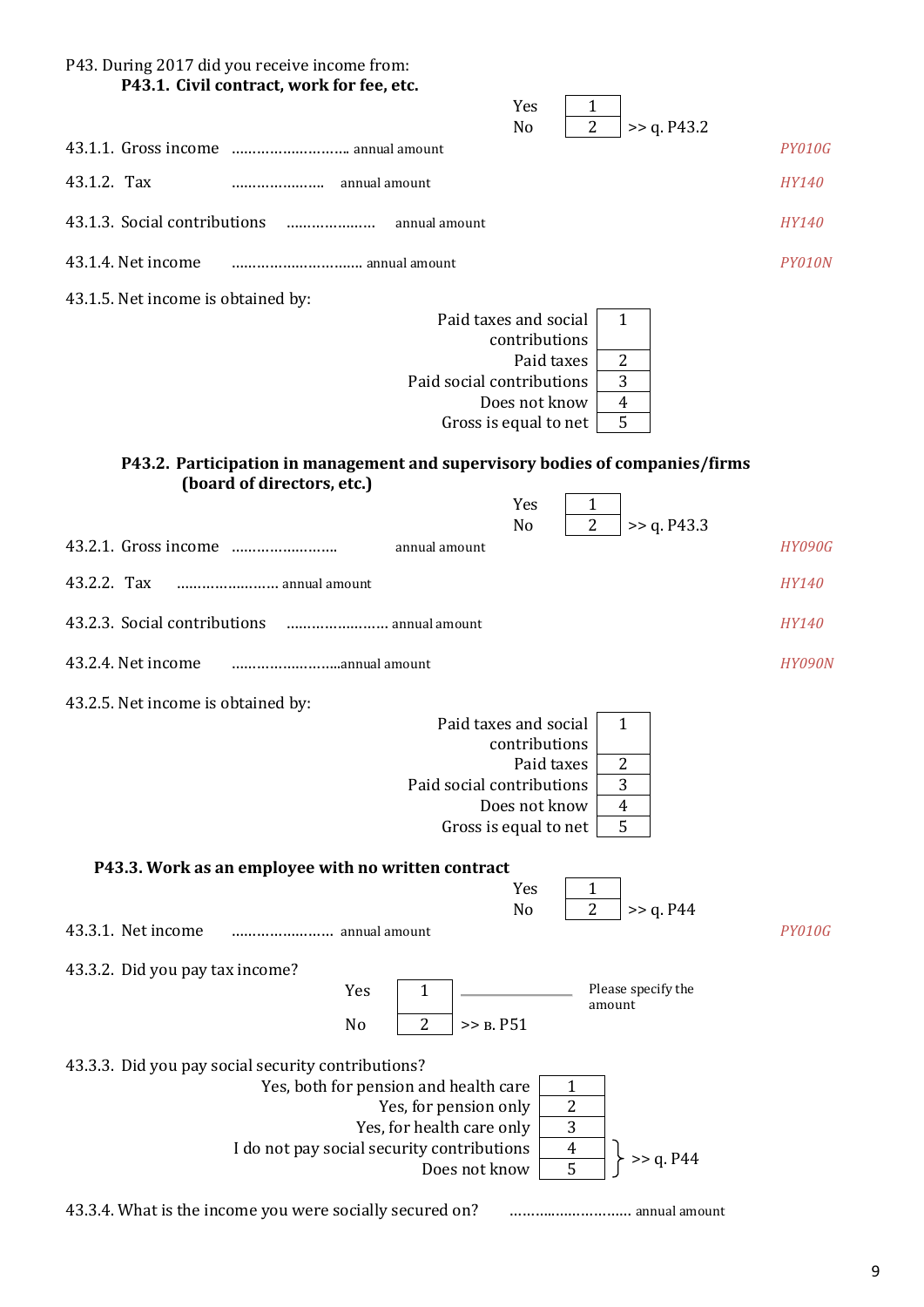| <b>INCOME FROM SELF-EMPLOYMENT IN 2017</b>                                                                                  |                                |               |              |
|-----------------------------------------------------------------------------------------------------------------------------|--------------------------------|---------------|--------------|
| P44. Did you receive income from self-employment in 2017?                                                                   |                                |               |              |
| (owner/part-owner of a company, sole trader)<br>Yes                                                                         |                                |               |              |
| N <sub>o</sub>                                                                                                              | $\overline{2}$                 | >> q. P51     |              |
| P45. How many months during 2017 did you                                                                                    |                                |               |              |
| work as self-employed?                                                                                                      |                                | Months        |              |
|                                                                                                                             |                                |               |              |
| P46. What is the annual amount of your personal income which is received from your company?                                 |                                |               |              |
| (the part of the incomes received for personal consumption) after deducting expenditures on salaries, rents and other costs |                                |               |              |
|                                                                                                                             |                                |               | <i>PY050</i> |
| P46.1. Please indicate what the amount is:                                                                                  |                                |               |              |
| Gross                                                                                                                       | 1                              |               |              |
| Net                                                                                                                         | $\overline{2}$                 |               |              |
| P47. What tax did you pay and in what amount?                                                                               |                                |               | <b>HY140</b> |
|                                                                                                                             |                                | annual amount |              |
| Patent tax<br>Tax on annual taxable income                                                                                  | $\mathbf{1}$<br>$\overline{2}$ |               |              |
| Does not know                                                                                                               | 3                              |               |              |
| Did not pay a tax contributions                                                                                             | 4                              |               |              |
|                                                                                                                             |                                |               |              |
| P48. What individual social security contributions did you pay and in what amount?                                          |                                | annual amount | HY140        |
| For health care only                                                                                                        | $\mathbf{1}$                   |               |              |
| For pension only                                                                                                            | 2                              |               |              |
| For pension and health                                                                                                      | 3                              |               |              |
| care<br>Did not pay social                                                                                                  | 4                              |               |              |
| security contributions                                                                                                      |                                |               |              |
|                                                                                                                             |                                |               |              |
| P49. In 2017 did you take money or products from your business to cover personal<br>or household needs?                     |                                |               | <b>PY050</b> |
|                                                                                                                             |                                | annual amount |              |
| Yes                                                                                                                         | 1                              |               |              |

## **Р50. Is the amount referred to in q. Р49 included in the income indicated in q. Р46?**

| Yes |  |
|-----|--|
| NΩ  |  |

No  $2$  >> q. P51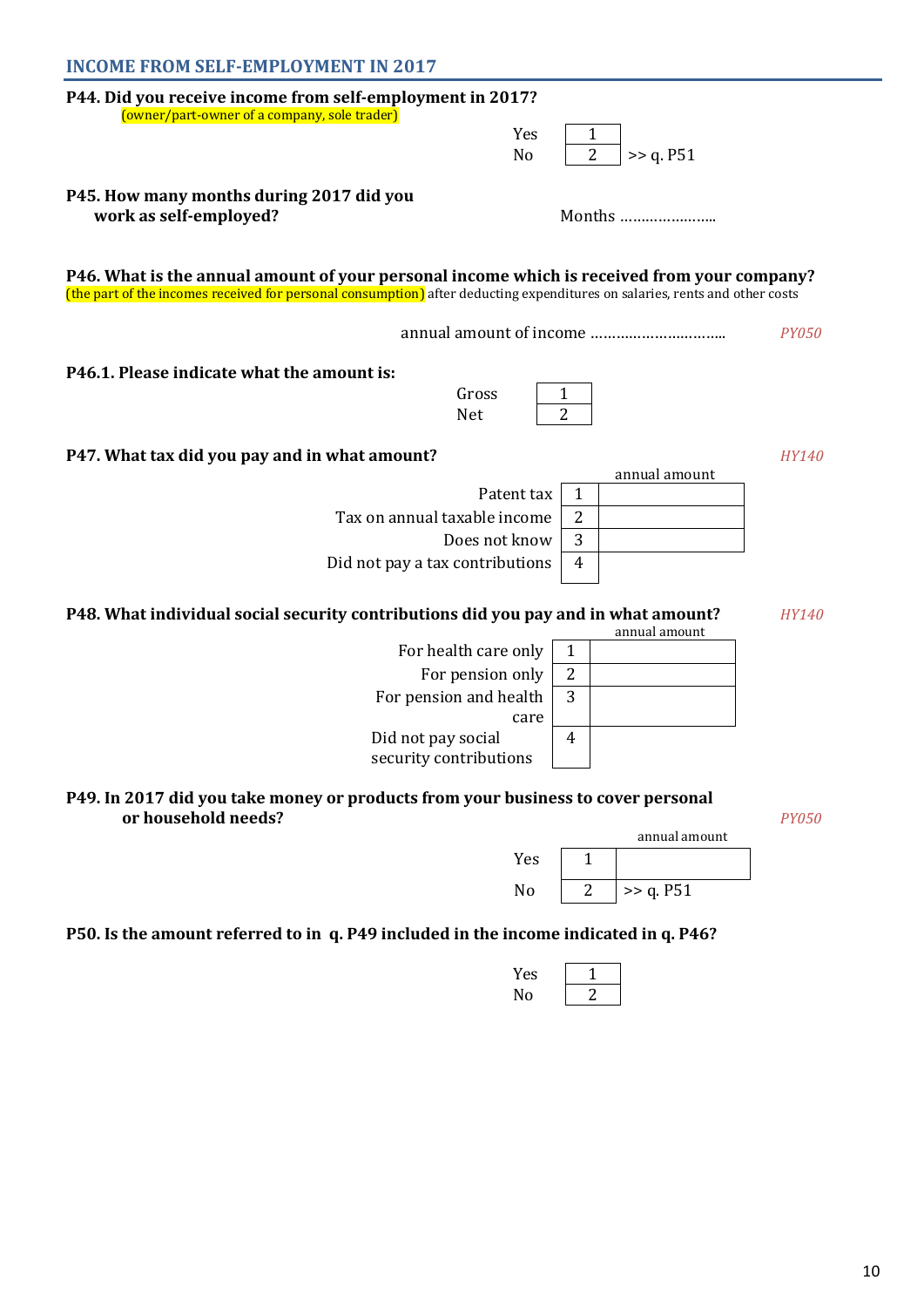Р51. In 2017 did you receive any income from:

| P51.1.                       | Liberal profession:                                                 |                                            |                               |               |
|------------------------------|---------------------------------------------------------------------|--------------------------------------------|-------------------------------|---------------|
|                              |                                                                     | Yes                                        | 1                             |               |
|                              | 51.1.1. Gross income  annual amount                                 | N <sub>o</sub>                             | $\overline{2}$<br>>> q. P51.2 | PY050G        |
| 51.1.2. Tax                  | annual amount<br>.                                                  |                                            |                               |               |
| 51.1.3. Social contributions | .                                                                   | annual amount                              |                               |               |
|                              | 51.1.4. Legally recognized operating costs                          |                                            |                               |               |
| 51.1.5. Net income           |                                                                     |                                            |                               | PY050N        |
|                              |                                                                     |                                            |                               |               |
|                              | 51.1.6. Net income is obtained by:                                  | Paid taxes and social                      | 1                             |               |
|                              |                                                                     | contributions                              |                               |               |
|                              |                                                                     | Paid taxes<br>Paid social contributions    | $\overline{2}$<br>3           |               |
|                              |                                                                     | Does not know                              | $\overline{4}$                |               |
|                              |                                                                     | Gross is equal to net                      | 5                             |               |
| P51.2.                       | Craftsman                                                           |                                            |                               |               |
|                              |                                                                     | Yes                                        | 1                             |               |
|                              | 51.2.1. Gross income  annual amount                                 | N <sub>o</sub>                             | $\overline{2}$<br>>> q. P51.3 | <i>PY050G</i> |
| 51.2.2. Tax                  |                                                                     |                                            |                               |               |
| 51.2.3. Social contributions | annual amount<br>.                                                  |                                            |                               |               |
|                              | .                                                                   | annual amount                              |                               |               |
|                              | 51.2.4. Legally recognized operating costs                          |                                            |                               |               |
| 51.2.5. Net income           | annual amount                                                       |                                            |                               | PY050N        |
|                              | 51.2.6. Net income is obtained by:                                  | Paid taxes and social                      | $\mathbf{1}$                  |               |
|                              |                                                                     | contributions                              |                               |               |
|                              |                                                                     | Paid taxes                                 | 2                             |               |
|                              |                                                                     | Paid social contributions<br>Does not know | 3<br>4                        |               |
|                              |                                                                     | Gross is equal to net                      | 5                             |               |
|                              | P51.3. Sale of own inventions, works of science and art, royalties. |                                            |                               |               |
|                              |                                                                     | Yes                                        | 1                             |               |
|                              |                                                                     | No                                         | $\overline{2}$<br>>> q. P51.4 | <b>PY050G</b> |
| 51.3.2. Tax                  | annual amount                                                       |                                            |                               |               |
| 51.3.3. Social contributions | .                                                                   |                                            |                               |               |
|                              | .                                                                   | annual amount                              |                               |               |
|                              | 51.3.4. Legally recognized operating costs                          | annual amount                              |                               |               |
| 51.3.5. Net income           | annual amount                                                       |                                            |                               | PY050N        |
|                              | 51.3.6. Net income is obtained by:                                  | Paid taxes and social                      | 1                             |               |
|                              |                                                                     | contributions                              |                               |               |
|                              |                                                                     | Paid taxes<br>Paid social contributions    | 2<br>3                        |               |
|                              |                                                                     | Does not know                              | 4                             |               |
|                              |                                                                     | Gross is equal to net                      | 5                             |               |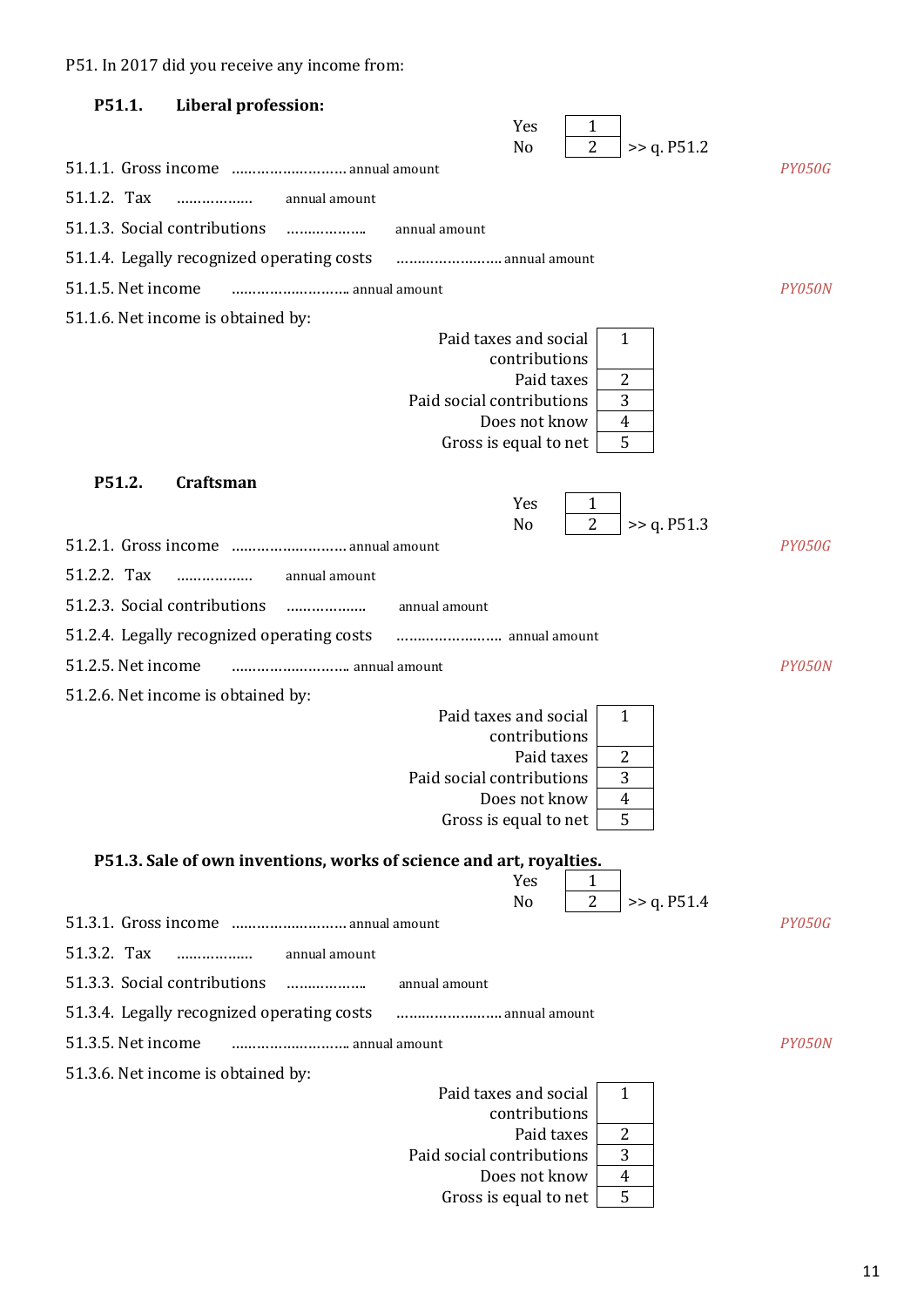| P51.4. Remunerations for the performance of artist - performers                                             |               |
|-------------------------------------------------------------------------------------------------------------|---------------|
| Yes<br>$\overline{2}$<br>>> B. P52<br>No                                                                    |               |
|                                                                                                             | <i>PY050G</i> |
| 51.4.2. Tax<br>annual amount<br>.                                                                           |               |
| 51.4.3. Social contributions<br>annual amount<br>.                                                          |               |
| 51.4.4. Legally recognized operating costs<br>annual amount                                                 |               |
| 51.4.5. Net income                                                                                          | PY050N        |
| 51.4.6. Net income is obtained by:                                                                          |               |
| Paid taxes and social<br>1<br>contributions                                                                 |               |
| 2<br>Paid taxes                                                                                             |               |
| 3<br>Paid social contributions                                                                              |               |
| Does not know<br>$\overline{4}$                                                                             |               |
| 5<br>Gross is equal to net                                                                                  |               |
| P52. During 2017 did you receive any income and how much was it from selling agricultural/farm products as: |               |
| P52.1. Farmer                                                                                               |               |
| Yes<br>1                                                                                                    |               |
| 2<br>>> q. P52.2<br>No                                                                                      |               |

|                                                                                                                          | PY050G                         |
|--------------------------------------------------------------------------------------------------------------------------|--------------------------------|
| 52.1.2. Tax<br>annual amount<br>.                                                                                        |                                |
| 52.1.3. Social contributions<br>annual amount<br>.                                                                       |                                |
| 52.1.4. Legally recognized operating costs                                                                               |                                |
| 52.1.5. Net income                                                                                                       | <i>PY0.50N</i>                 |
| 52.1.6. Net income is obtained by:                                                                                       |                                |
|                                                                                                                          | Paid taxes and social<br>1     |
|                                                                                                                          | contributions                  |
|                                                                                                                          | 2<br>Paid taxes                |
|                                                                                                                          | 3<br>Paid social contributions |
|                                                                                                                          | Does not know<br>4             |
|                                                                                                                          | 5<br>Gross is equal to net     |
|                                                                                                                          |                                |
| P52a. Interviewer! Please specify whether the amount indicated in q. P52.1<br>are stated in the household questionnaire. |                                |
|                                                                                                                          |                                |

Yes  $\boxed{\frac{1}{N_0}}$  $N<sub>0</sub>$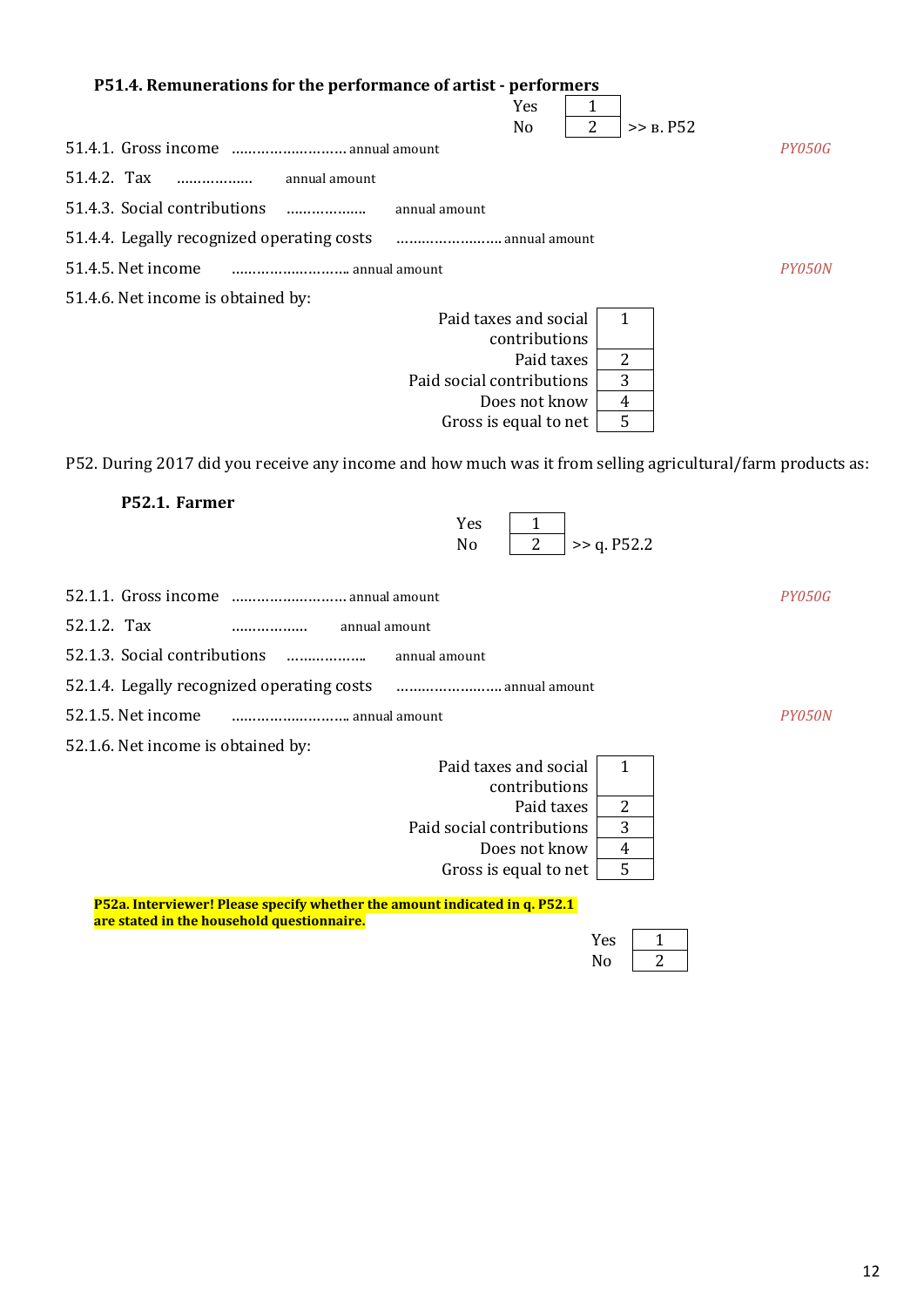#### **P52.2. Tobacco-grower**

|                                                                                                                          | Yes<br>1<br>$\overline{2}$<br>>> q. P53<br>No |
|--------------------------------------------------------------------------------------------------------------------------|-----------------------------------------------|
|                                                                                                                          | PY050G                                        |
| 52.2.2. Tax<br>annual amount                                                                                             |                                               |
| 52.2.3. Social contributions<br>.                                                                                        | annual amount                                 |
| 52.2.4. Legally recognized operating costs                                                                               | annual amount                                 |
| 52.2.5. Net income                                                                                                       | PY050N                                        |
| 52.2.6. Net income is obtained by:                                                                                       |                                               |
|                                                                                                                          | Paid taxes and social<br>$\mathbf{1}$         |
|                                                                                                                          | contributions                                 |
|                                                                                                                          | $\overline{2}$<br>Paid taxes                  |
|                                                                                                                          | 3<br>Paid social contributions                |
|                                                                                                                          | $\overline{4}$<br>Does not know               |
|                                                                                                                          | 5<br>Gross is equal to net                    |
| P526. Interviewer! Please specify whether the amount indicated in q. P52.2<br>are stated in the household questionnaire. |                                               |
|                                                                                                                          | Yes<br>1                                      |
|                                                                                                                          | 2<br>No                                       |

## **INCOME FROM PENSIONS, BENEFITS AND OTHER**

#### **Р53. In 2017 which of the listed below PENSIONS and PENSION SUPPLEMENT did you receive, what was their amount and for how many months were you receiving them?**

| <b>Pensions:</b>                                               | Yes          | No | Average<br>monthly<br>amount (BGN) | Number<br>of<br>months |              |
|----------------------------------------------------------------|--------------|----|------------------------------------|------------------------|--------------|
| P53.1. Old-age pension<br>- social old-age pension;            | 1            | 2  |                                    |                        | <b>PY102</b> |
| P53.2. Disability pension<br>- social disability pension;      | $\mathbf{1}$ | 2  |                                    |                        | <b>PY132</b> |
| P53.3. Survivors' pension                                      | 1            | 2  |                                    |                        | <b>PY112</b> |
| P53.4. Pension from individual private plans                   | 1            | 2  |                                    |                        | <b>PY080</b> |
| P53.5. Pension from abroad                                     | 1            | 2  |                                    |                        | <b>PY102</b> |
| P53.6. Other pension                                           | 1            | 2  |                                    |                        | <b>PY103</b> |
| <b>Pension supplements:</b>                                    |              |    |                                    |                        |              |
| P53.7. Care allowances for assistance of dependant             | 1            | 2  |                                    |                        |              |
| P53.8. Supplement to the pension in case of deceased<br>spouse | 1            | 2  |                                    |                        |              |
| P53.9. Other allowances                                        | 1            | 2  |                                    |                        |              |
| P53.10. Are these supplements included in the main<br>pension? | 1            | 2  |                                    |                        |              |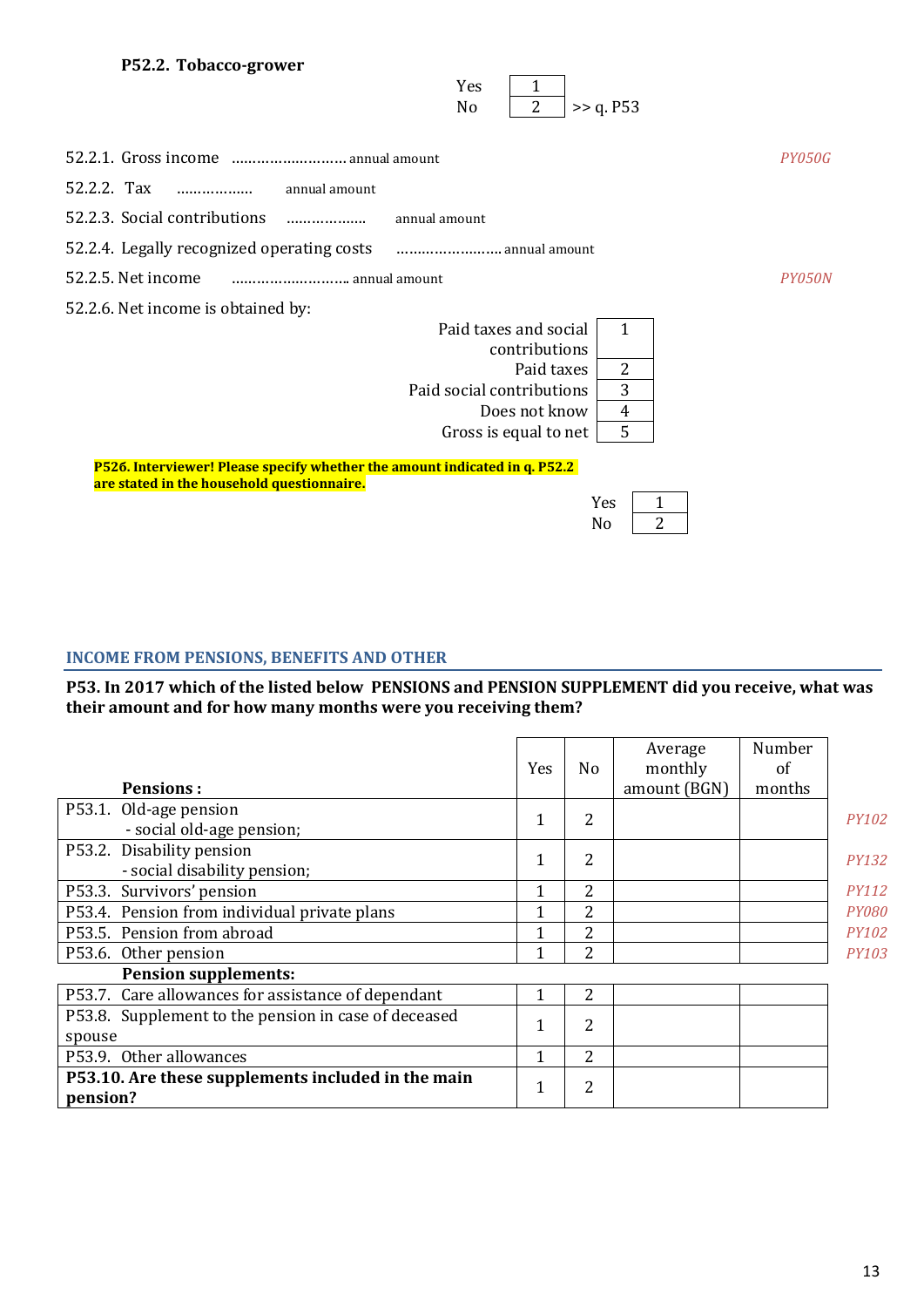#### **P54. In 2017 which of the listed below BENEFITS and ALLOWANCES did you receive, what was their amount and for how many months were you receiving them?**

|                                                                                                    | Yes | No                       | Average<br>monthly | Number<br>of |              |
|----------------------------------------------------------------------------------------------------|-----|--------------------------|--------------------|--------------|--------------|
| <b>Benefits/allowances:</b>                                                                        |     |                          | amount (BGN)       | months       |              |
| P54.1. Cash benefits related to temporary incapacity to work                                       |     | 2                        |                    |              | <b>PY122</b> |
| P54.2. Other cash allowances :                                                                     |     |                          |                    |              |              |
| - allowance for disability when there are no reason to<br>receive old-age pension                  |     | 2                        |                    |              | <b>PY122</b> |
| - lump sum benefit upon death of the insured person                                                |     | 2                        |                    | X            | <b>PY122</b> |
| P54.3. Unemployment benefits                                                                       | 1   | 2                        |                    |              | <b>PY092</b> |
| P54.4. Allowance for dismissal/retirement                                                          |     | 2                        |                    |              | <b>PY092</b> |
| P54.5. Cash benefits for pregnancy and childbirth                                                  |     | 2                        |                    |              | <b>HY052</b> |
| P54.6. Benefits for bringing up a child younger than 2                                             |     | 2                        | 170/340            |              | <b>HY052</b> |
| P54.7. Scholarship/European scholarship                                                            |     | 2                        |                    |              | <b>PY143</b> |
| P54.8. Other educational allowances                                                                |     | $\overline{\mathcal{L}}$ |                    |              | <b>PY143</b> |
| In the answers of questions P54.5 and P54.6 the benefits for children received by,<br>Interviewer! |     |                          |                    |              |              |

insured mothers are filled in.

#### **P55. Did you receive MONTHLY SOCIAL INTEGRATION ALLOWANCES during 2017, what was their amount and for which period did you receive them??**

Interviewer! Monthly social integration allowance includes: 1. Allowance for transport 2. Telephone 3. Balneotherapy and rehabilitation 4. Allowance for dietary nutrition and medical products 5. Sticker (vignette) from 1<sup>st</sup> of January to  $31st$  of December **6. Education and training** 7. Paying rent for municipal dwelling Monthly amount (BGN) Number of months Yes 1  *PY134* No 2

8. Allowance for use of information services

## **INCOME FROM PROPERTY, BUSINESS INVESTMENTS, SHARES, INTEREST AND OTHER**

| P56. Did you receive any income from renting estate or other property<br>(incl. non-agricultural land) in 2017? |                 |                |           | <i>HY040</i> |
|-----------------------------------------------------------------------------------------------------------------|-----------------|----------------|-----------|--------------|
|                                                                                                                 | <b>Yes</b>      |                |           |              |
|                                                                                                                 | N <sub>0</sub>  | $\overline{2}$ | >> q. P58 |              |
| P57. What is the annual amount of the income that you received from renting estate or other property            |                 |                |           |              |
| in 2017?                                                                                                        |                 |                |           |              |
| P57.1. Annual amount of income                                                                                  |                 |                |           | <i>HY040</i> |
| P57.2. That income is:                                                                                          |                 |                |           |              |
|                                                                                                                 | Gross income    |                |           |              |
|                                                                                                                 | Net income      | 2              |           |              |
|                                                                                                                 |                 |                |           | <b>HY140</b> |
|                                                                                                                 | Does not know 1 |                |           |              |
| P58. Did you receive income from selling real estate or other property in 2017?                                 |                 |                |           |              |
|                                                                                                                 | Yes             |                |           |              |
|                                                                                                                 | No              |                | >> q. P60 |              |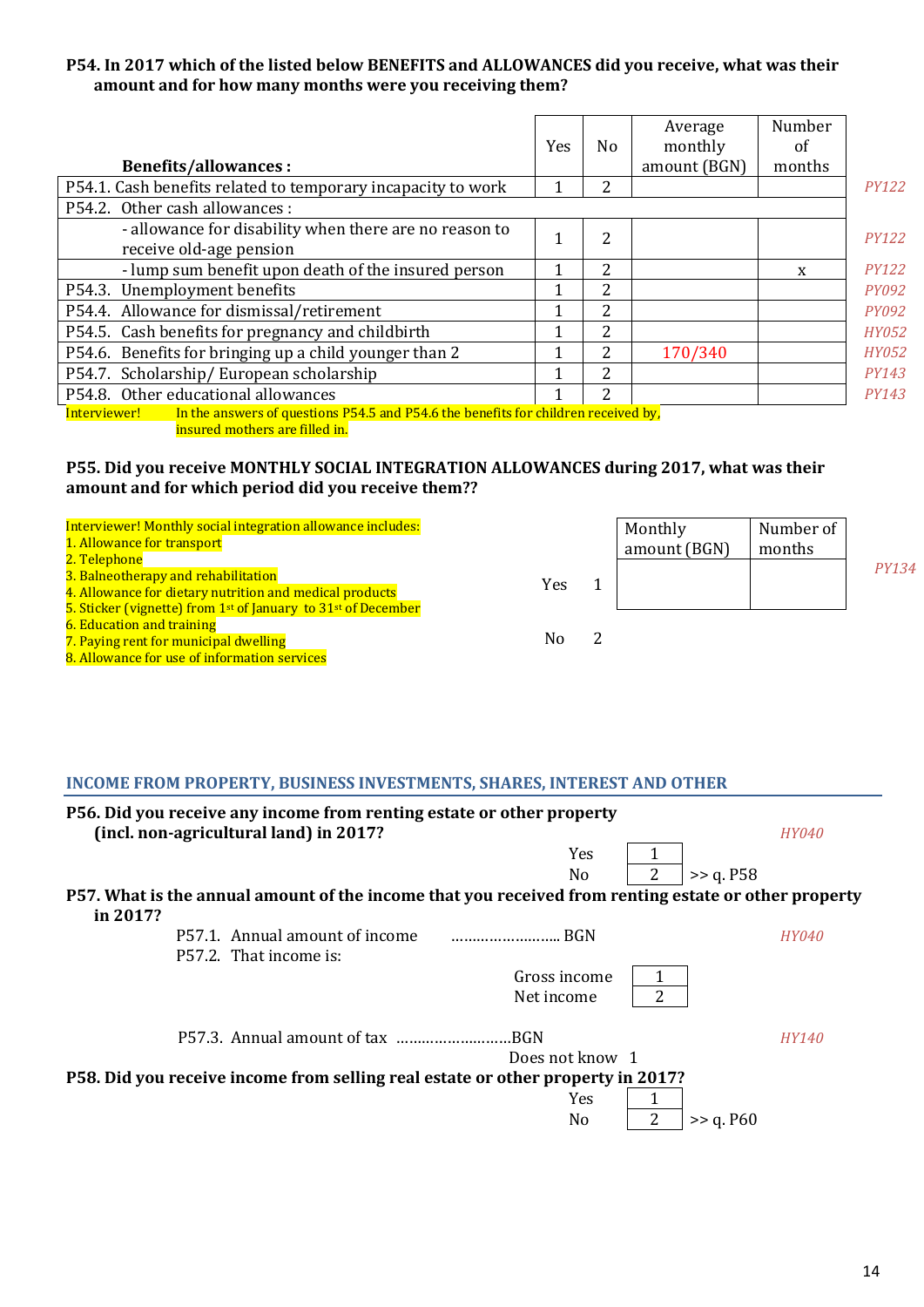| P59. What is the annual amount of income that you received from selling                                                                                    |                                                           |              |
|------------------------------------------------------------------------------------------------------------------------------------------------------------|-----------------------------------------------------------|--------------|
| real estate and other property in 2017?<br>P59.1. Annual amount of income                                                                                  | <b>BGN</b>                                                |              |
| P59.2. That income is:                                                                                                                                     |                                                           | <i>HY090</i> |
|                                                                                                                                                            | Gross income<br>1                                         |              |
|                                                                                                                                                            | $\overline{2}$<br>Net income                              |              |
|                                                                                                                                                            |                                                           | <b>HY140</b> |
|                                                                                                                                                            | Does not know 1                                           |              |
| P60. Did you receive any income from interest, shares, stocks, business investments, etc. in 2017?                                                         |                                                           |              |
|                                                                                                                                                            | Yes<br>1<br>$\overline{2}$<br>N <sub>o</sub><br>>> q. P62 |              |
| P61. What is the annual amount of income that you received from, interest, shares,                                                                         |                                                           |              |
| stocks, business investments, etc. in 2017?<br>P61.1. Annual amount of income                                                                              | BGN                                                       | <b>HY090</b> |
| P61.2. That income is:                                                                                                                                     |                                                           |              |
|                                                                                                                                                            | Gross income<br>1                                         |              |
|                                                                                                                                                            | $\overline{2}$<br>Net income                              |              |
|                                                                                                                                                            |                                                           | <b>HY140</b> |
|                                                                                                                                                            | Does not know 1                                           |              |
| P62. Did you pay social insurance contributions to private pension plans during 2017?                                                                      |                                                           |              |
|                                                                                                                                                            | Yes<br>1                                                  |              |
|                                                                                                                                                            | $\overline{2}$<br>>> q. P64<br>N <sub>o</sub>             |              |
| P63. What is the total amount of the social pension insurance contributions<br>you paid for 2017?<br>BGN                                                   |                                                           | <b>PY035</b> |
| P64. Have you made donations in favour of other persons, hospitals, funds,<br>cultural institutes, municipalities, etc. for which you received tax relief? |                                                           |              |
|                                                                                                                                                            | Yes<br>1<br>$\overline{2}$<br>>> q. P66<br>N <sub>o</sub> |              |
|                                                                                                                                                            |                                                           |              |
|                                                                                                                                                            |                                                           |              |
| <b>HEALTH STATUS</b>                                                                                                                                       |                                                           |              |
| P66. How is your general health?                                                                                                                           |                                                           | <b>PH010</b> |
|                                                                                                                                                            | Very good<br>1                                            |              |
|                                                                                                                                                            | 2<br>Good                                                 |              |
|                                                                                                                                                            | 3<br>Fair<br><b>Bad</b><br>4                              |              |
|                                                                                                                                                            | 5<br>Very bad                                             |              |
|                                                                                                                                                            |                                                           |              |
| P67. Do you have any chronic illness or health problem which is expected to last<br>for 6 months or more?                                                  |                                                           | <b>PH020</b> |
|                                                                                                                                                            | Yes<br>1                                                  |              |
|                                                                                                                                                            | 2<br>No                                                   |              |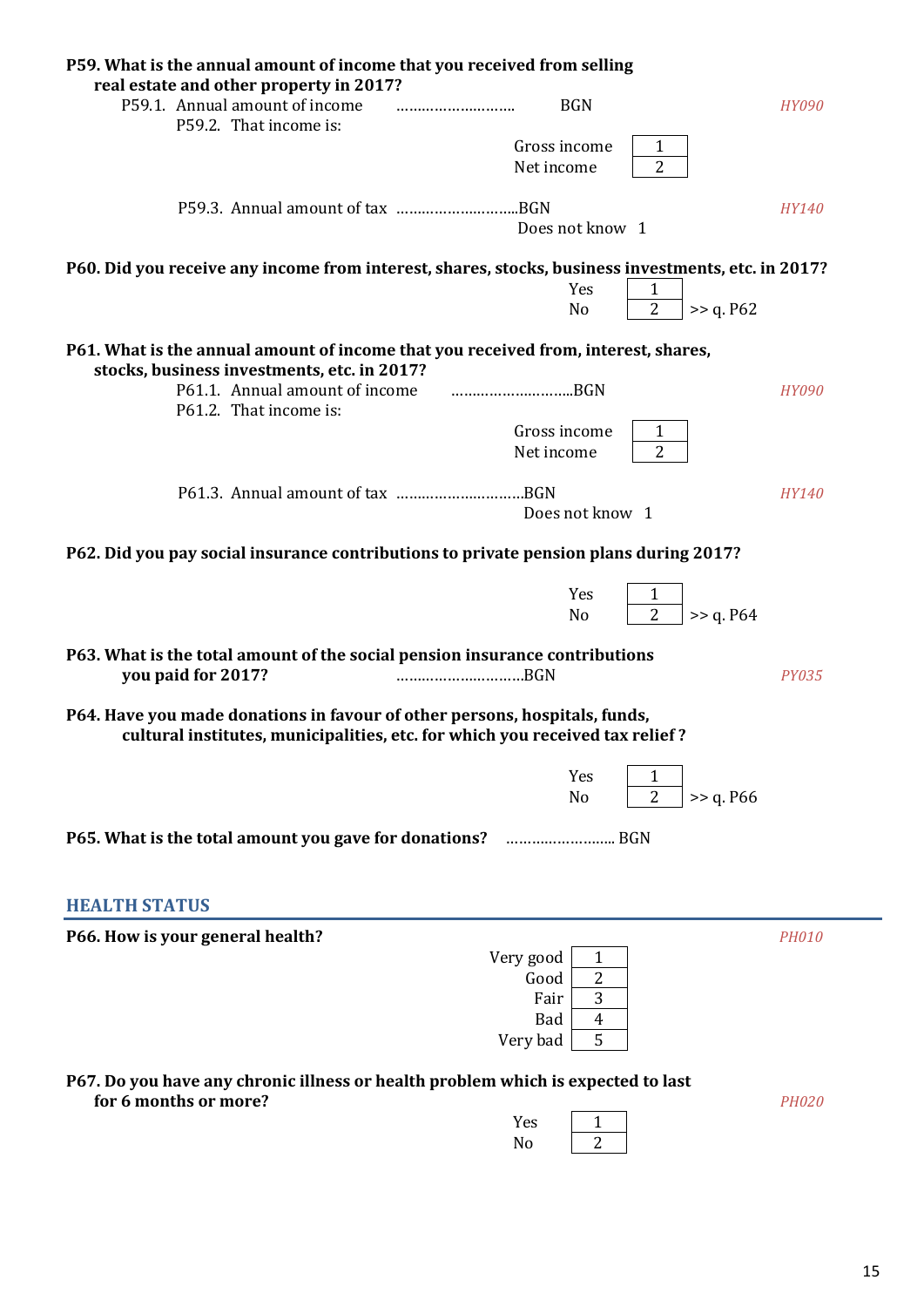Would you say:



**P69. Do you have group of disability, assigned by a medical commission?**



**P70. What is the % of the assigned disability?**



#### **P71. Was there any time during the past 12 months when you really needed medical examination or treatment (excl. dental) for yourself?** *PH040*

| Yes, I really needed at least at one occasion medical examination or | $\Rightarrow$ q. P71A |
|----------------------------------------------------------------------|-----------------------|
| treatment                                                            |                       |
| No, I did not need any medical examination or treatment              | $\ge$ 2. P73          |

#### **Р71А. Did you have a medical examination or treatment every time you really needed?**

| Yes. I had a medical examination or treatment each time I  <br>needed                                 | $\Rightarrow$ q. P73 |
|-------------------------------------------------------------------------------------------------------|----------------------|
| No, there was at least one occasion when I did not have a $\vert$<br>medical examination or treatment |                      |

#### **P72. What was the main reason for not having a medical examination or treatment?** *PH050*

| Could not afford to/too expensive/not covered by health insurance    |   |
|----------------------------------------------------------------------|---|
| Waiting list/do not have the referral letter                         | າ |
| Could not take time because of work, care for children or for others | 3 |
| Too far to travel/no means of transportation                         | 4 |
| Fear of doctors/hospitals/examination/treatment                      |   |
| Wanted to wait and see if problem got better on its own              | 6 |
| Did not know any good specialist                                     | ⇁ |
| Other reason                                                         |   |

#### **P73. Was there any time during the past 12 months when you really needed medical examination or treatment (excl. dental) for yourself?** *PH060*

| Yes, I really needed at least at one occasion medical examination or treatment |                      |
|--------------------------------------------------------------------------------|----------------------|
| No, I did not need any medical examination or treatment                        | $\Rightarrow$ q. PD1 |

#### **Р73А. Did you have a dental examination or treatment every time you really needed?**

| Yes, I had a dental examination or treatment each time I needed  | $\Rightarrow$ q. PD1 |
|------------------------------------------------------------------|----------------------|
| No, there was at least one occasion when I did not have a dental |                      |
| examination or treatment                                         |                      |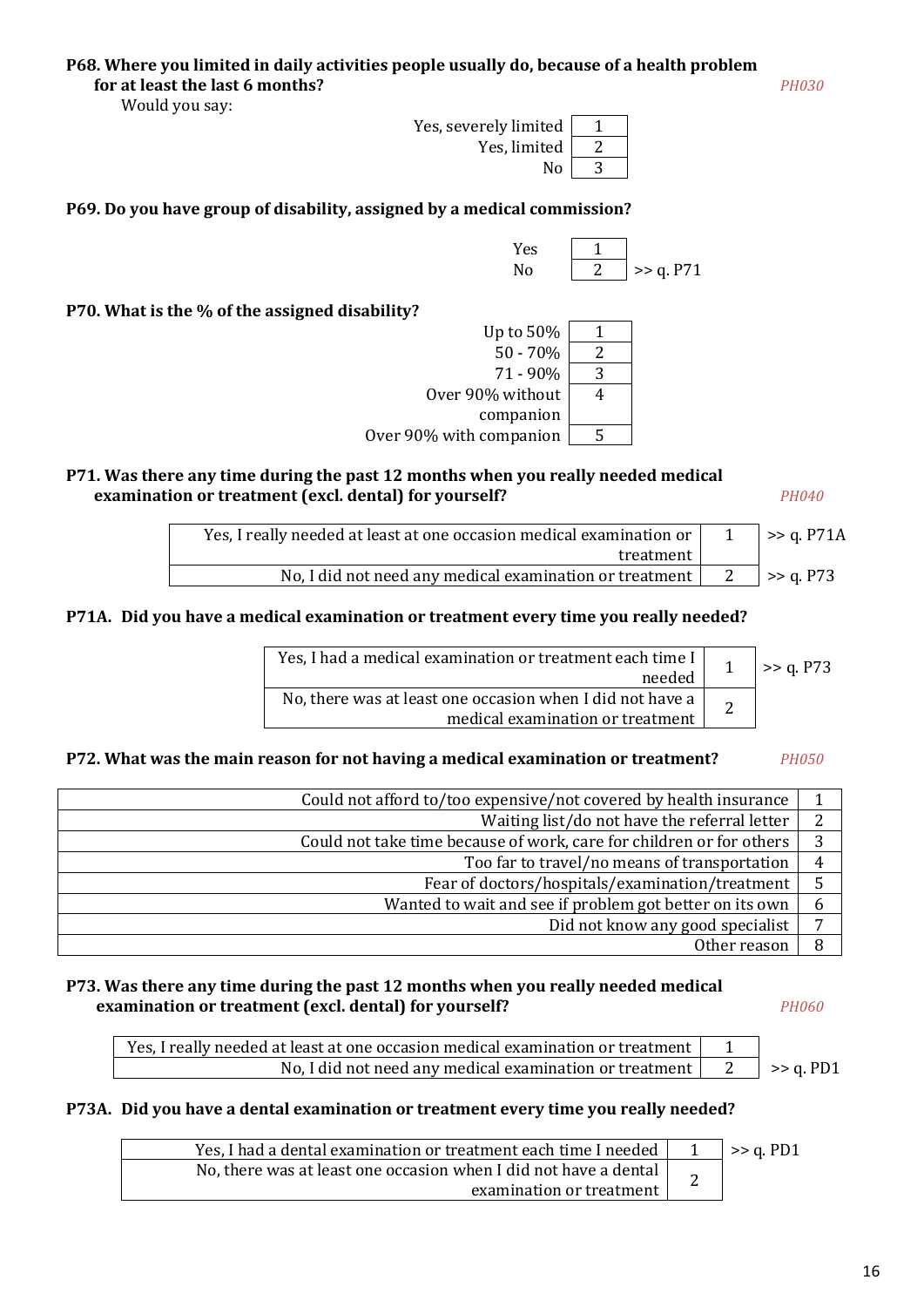#### **P74. What was the main reason for not having a medical examination or treatment?** *PH070*

| Could not afford to/too expensive/not covered by health insurance    |   |
|----------------------------------------------------------------------|---|
| Waiting list/do not have the referral letter                         | 2 |
| Could not take time because of work, care for children or for others | 3 |
| Too far to travel/no means of transportation                         | 4 |
| Fear of doctors/hospitals/examination/treatment                      | 5 |
| Wanted to wait and see if problem got better on its own              | b |
| Did not know any good specialist                                     | − |
| Other reason                                                         | 8 |
|                                                                      |   |

#### **BASIC NEEDS AND LEISURE**

| Can you afford if you want:                                                                                                                                                                                     | Yes | No, due to<br>financial<br>reasons | No, other<br>reason |              |
|-----------------------------------------------------------------------------------------------------------------------------------------------------------------------------------------------------------------|-----|------------------------------------|---------------------|--------------|
| PD1. Replace worn-out clothes by some new (not second-hand) ones                                                                                                                                                | 1   | 2                                  | 3                   | <b>PD020</b> |
| PD2. Two pairs of properly fitting shoes (including a pair of all-weather<br>shoes)                                                                                                                             | 1   | 2                                  | 3                   | <b>PD030</b> |
| PD3. Get-together with friends/family (relatives) for a drink/meal at<br>least once a month                                                                                                                     |     | 2                                  | 3                   | <b>PD050</b> |
| PD4. Regularly participate in a leisure activity (go to cinema, theatre,<br>concert, etc.)                                                                                                                      |     | 2                                  | 3                   | <b>PD060</b> |
| PD5. Spend a small amount of money each week on yourself                                                                                                                                                        | 1   | 2                                  | 3                   | <b>PD070</b> |
| PD6. Internet connection for personal use at home, can be via<br>Smartphone (e.g. BlackBerry/iPhone), other wireless handheld device<br>(tablet, etc. ), video games console, laptop, desktop computer, TV etc. | 1   | 2                                  | 3                   | PD080        |
| PD7. Do you use regularly (daily) public transport?                                                                                                                                                             |     |                                    |                     | <i>PD090</i> |

Yes 1 No, tickets are too expensive  $\begin{array}{|c|c|} \hline 2 \end{array}$ 

No, stop is too far  $\boxed{3}$ 

No, access is difficult | 4

No, I have personal transport  $\sqrt{5}$ 

No, other reasons  $\boxed{6}$ 

#### **MODULE 2018 ON WELL-BEING AND HOUSING DIFFICULTIES**

#### **Overall, how satisfied are you with:**

|       |                                                                                                                  | Please answer on a scale 0 to 10, where |  |   |   |   |            |                                                |   |   |   |    |        |            |
|-------|------------------------------------------------------------------------------------------------------------------|-----------------------------------------|--|---|---|---|------------|------------------------------------------------|---|---|---|----|--------|------------|
|       |                                                                                                                  |                                         |  |   |   |   |            | 0 means not satisfied at all and 10 completely |   |   |   |    | Do not | Not        |
|       |                                                                                                                  |                                         |  |   |   |   | satisfied. |                                                |   |   |   |    | know   | applicable |
| PW010 | Overall life satisfaction?                                                                                       | $\overline{0}$                          |  |   | 3 | 4 | 5          | 6                                              | 7 | 8 | 9 | 10 | 99     |            |
| PW030 | Satisfaction with financial<br>situation?                                                                        | $\theta$                                |  | 2 | 3 | 4 | 5          | 6                                              | 7 | 8 | 9 | 10 | 99     |            |
| PW100 | Satisfaction with job?                                                                                           | $\overline{0}$                          |  | 2 | 3 | 4 | 5          | 6                                              | 7 | 8 | 9 | 10 | 99     | $-2$       |
| PW120 | Satisfaction with time use<br>(amount of leisure time)?                                                          | $\boldsymbol{0}$                        |  | 2 | 3 | 4 | 5          | 6                                              | 7 | 8 | 9 | 10 | 99     |            |
| PW160 | Satisfaction with personal<br>relationships?                                                                     | $\theta$                                |  | 2 | 3 | 4 | 5          | 6                                              | 7 | 8 | 9 | 10 | 99     |            |
|       | Interviewer $Coda - 2$ indicates when the negative is not weaking (question $D2$ is different from 1, 2, 2 or 1) |                                         |  |   |   |   |            |                                                |   |   |   |    |        |            |

**Interviewer! Code -2 indicates when the person is not working (question P2 is different from 1, 2, 3 or 4)**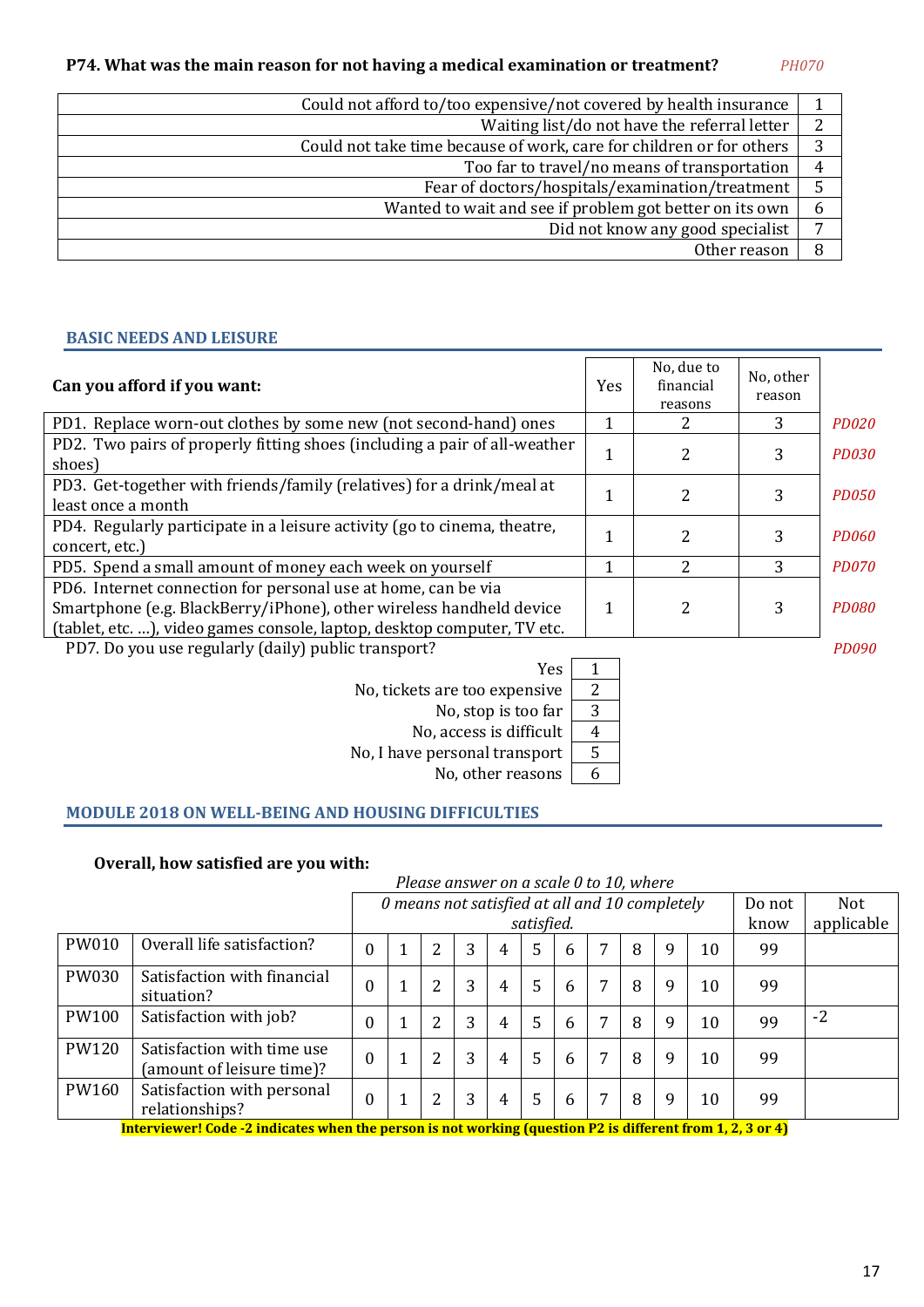#### **How much of the time over the past four weeks have you been:**

|              |                           | All of   | Most of the | Some of  | A little of | None of  | Do not |
|--------------|---------------------------|----------|-------------|----------|-------------|----------|--------|
|              |                           | the time | time        | the time | the time    | the time | know   |
| PW090        | Feeling happy             |          |             |          |             |          | 99     |
| <b>PW070</b> | Feeling calm and peaceful |          |             | ŋ        |             |          | 99     |
| PW080        | Feeling downhearted or    |          |             |          |             |          |        |
|              | depressed                 |          |             |          |             |          | 99     |
| PW230        | Feeling lonely            |          |             |          |             |          | 99     |
| <b>PW060</b> | Feeling down in the dumps |          |             |          |             |          | 99     |
| <b>PW050</b> | Being very nervous        |          |             | ∍        |             |          | 99     |

**PW040. Do you feel that if you needed material help (e.g. money, loan or an object) you could receive it from family, friends, colleagues or other persons you know?**

| $\sim$<br>л.<br>Ë<br>T |  |
|------------------------|--|
|                        |  |

**PW110. Do you feel that if you needed non-material help (e.g. somebody to talk to, help with doing something or collecting something) you could receive it from family, friends, colleagues or other persons you know?**

| ΆS<br>1 |  |
|---------|--|
|         |  |

#### **PW190. To what extent do you trust other people?**

| Please answer on a scale from 0 to 10, where 0 means that in general you do not |  |  |  |  |  |  |      | Do not |  |  |  |
|---------------------------------------------------------------------------------|--|--|--|--|--|--|------|--------|--|--|--|
| trust at all and 10 that you trust completely.                                  |  |  |  |  |  |  | know |        |  |  |  |
|                                                                                 |  |  |  |  |  |  |      |        |  |  |  |

#### **PW240. Overall, to what extent would you say that you feel excluded from the society?**

| Please answer on a scale from 0 to 10, where 0 means not at all excluded and 10 |  |  |  |  |  |  |  | Do not |  |  |    |
|---------------------------------------------------------------------------------|--|--|--|--|--|--|--|--------|--|--|----|
| means completely excluded.                                                      |  |  |  |  |  |  |  | know   |  |  |    |
|                                                                                 |  |  |  |  |  |  |  |        |  |  | qq |

#### **PHD01. Have you ever involuntarily experienced housing difficulties?**

| Yes, staying with friends or relatives temporarily       |   |                     |
|----------------------------------------------------------|---|---------------------|
| Yes, staying in emergency or temporary accommodation     |   |                     |
| Yes, staying in a place not intended as a permanent home |   |                     |
| Yes, sleeping rough or sleeping in a public space        |   |                     |
| No                                                       | 5 | End of<br>interview |
|                                                          |   |                     |

#### **PHD02. How long was the duration of your most recent spell of the above situations?**

…….……… number of months

#### **PHD03. What was the main reason for past housing difficulties?**

Relationship or family problems | 1 Health problems  $\boxed{2}$ Unemployment 3 End of rental contract  $\vert$  4 Uninhabitable accommodation | 5